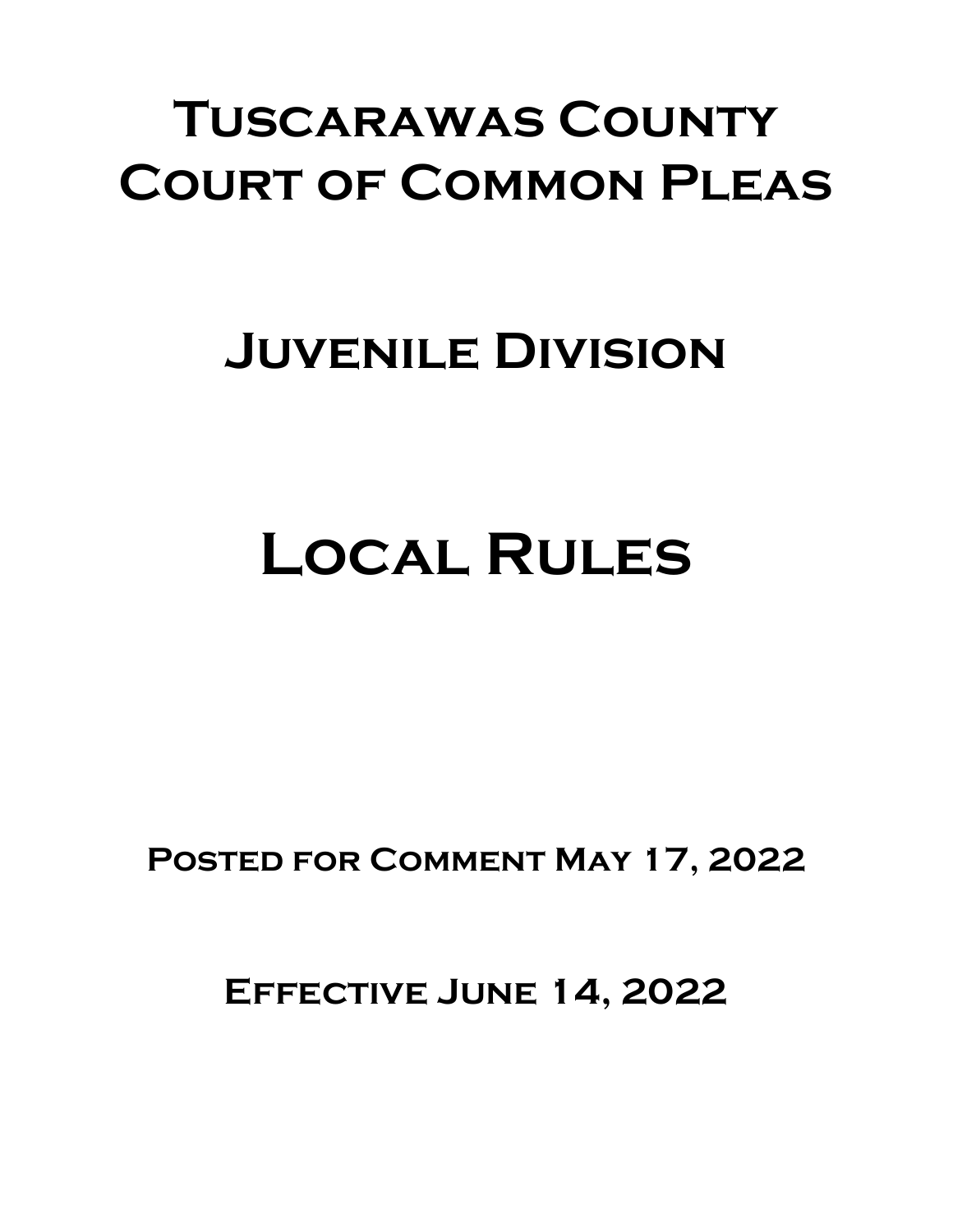## **TABLE OF CONTENTS**

| Adoption, Scope, and Application of Local Rules |                                                    | Page 1      |
|-------------------------------------------------|----------------------------------------------------|-------------|
| Rule 1                                          | General                                            | Pages 2-7   |
| Rule 2                                          | <b>Security for Costs</b>                          | Pages 8-11  |
| Rule 3                                          | <b>Counsel of Record</b>                           | Pages 12-14 |
| Rule 4                                          | Service                                            | Page 15     |
| Rule 5                                          | <b>Case Management</b>                             | Pages 16-18 |
| Rule 6                                          | Allocation of Parental Rights and Responsibilities | Pages 19-20 |
| Rule 7                                          | Parenting/Visitation Time                          | Page 21     |
| Rule 8                                          | Guardian ad Litem                                  | Pages 22-26 |
| Rule 9                                          | Traffic                                            | Pages 27-28 |
| Rule 10                                         | Sealing and Expungement of Records                 | Pages 29-30 |
| Rule 11                                         | <b>Jury Management</b>                             | Page 31     |
| Rule 12                                         | Civil Protection Orders Involving a Minor          | Pages 32-33 |
| Rule 13                                         | <b>Competency Proceedings</b>                      | Page 34     |
| Rule 14                                         | <b>Use of Restraints</b>                           | Page 35     |
| Rule 15                                         | Mediation                                          | Page 36-41  |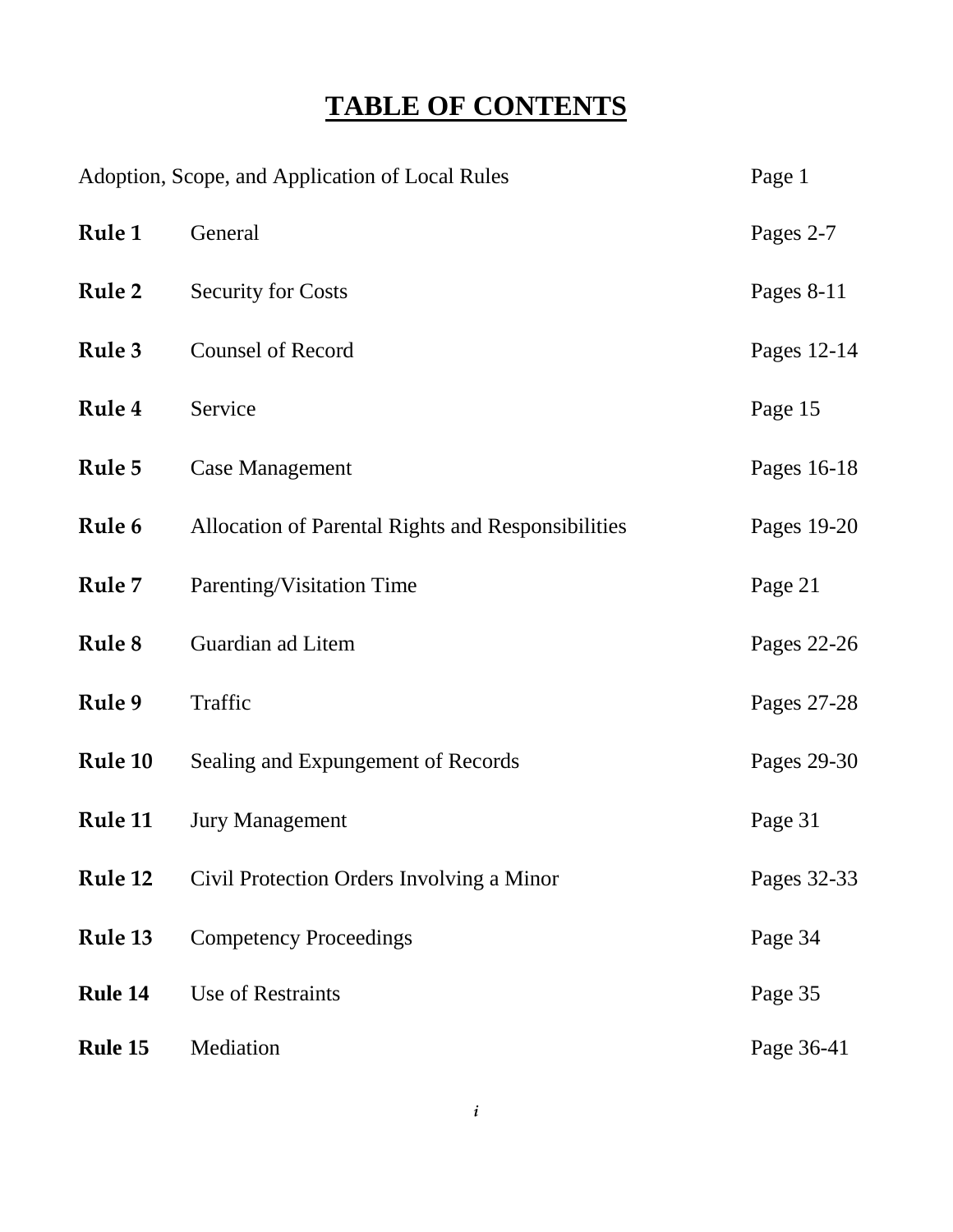## **ADOPTION, SCOPE, AND APPLICATION OF LOCAL RULES**

It is ordered that the following rules be and are hereby adopted for the governance of the practice and procedures in the Tuscarawas County Court of Common Pleas, Juvenile Division, until otherwise provided, pursuant to Article IV, Section 5(B) of the Ohio Constitution and Rule 5 of the Ohio Supreme Court Rules of Superintendence for the Courts of Ohio. The Court may amend or revise these rules as needed or required by law.

These rules are intended to supplement and complement the Ohio and U.S. Constitutions, the Rules of Juvenile Procedure, the Ohio Rules of Civil Procedure, the Superintendence Rules of the Supreme Court of Ohio, and controlling statutes. Any previously ordered Local Rules that conflict with the following rules shall be rendered void and of no force and effect.

These rules shall be construed, applied, and enforced so as to secure just and expeditious determination of all proceedings. For good cause shown, the Court may grant exception to the Local Rules of the Juvenile Court of Tuscarawas County should the circumstances so warrant in any particular case.

These rules are effective June 14, 2022.

These rules are available to view online on the [Juvenile Court's Website](http://www.co.tuscarawas.oh.us/courts/about-juvenile-court) . Written copies of these rules are also available for public viewing at the office of the Juvenile Court, 101 East High Avenue, New Philadelphia, Ohio, Rooms 205 and 208, and at the Tuscarawas County Law Library located in the Tuscarawas County Courthouse/Tuscarawas County Office Building.

Copies of these Local Rules have been provided to the offices of the Tuscarawas County Commissioners, Auditor, Treasurer, and Clerk of the Court of Common Pleas, General Division, as well as being filed with the Ohio Supreme Court.

Copies of these Local Rules may be purchased from the Court at a cost of \$5.00 for a complete copy, or at a cost of \$.25 per page for copies of individual rules.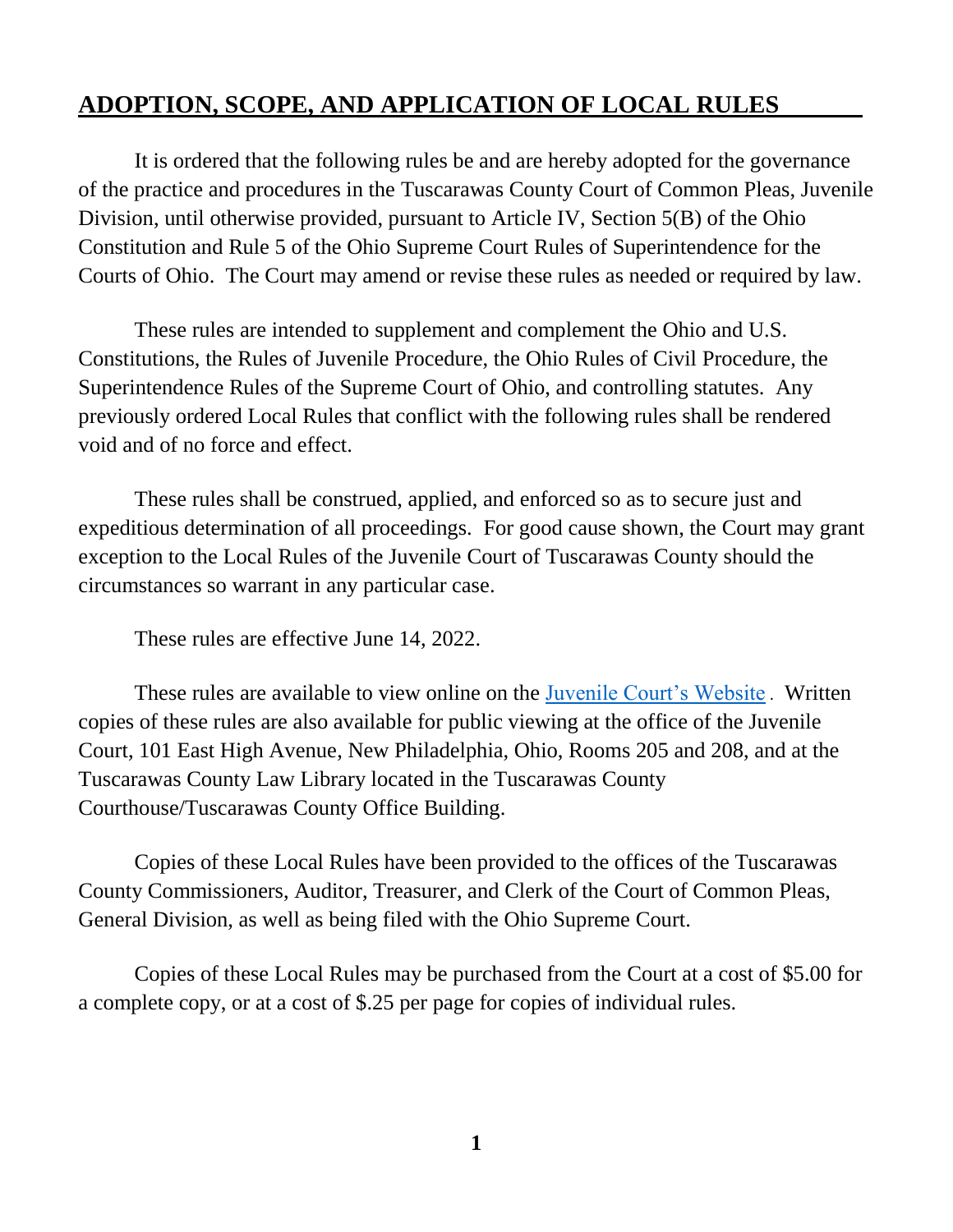## **RULE 1 GENERAL**

#### **1.1 SESSIONS OF COURT**

The Court office shall be open for the transaction of ordinary business from 8:00 a.m. to 4:30 p.m. on all business days, Monday through Friday, except for legal holidays and such other occasions as may be specifically ordered by the Court. Additionally, the Court shall be closed the day after Thanksgiving.

#### **1.2 CONDUCT IN COURT**

- A) All parties and witnesses appearing herein shall be treated with professional courtesy and respect by counsel. Conduct which interferes, or tends to interfere with the proper administration of justice and/or the business of the Court is strictly prohibited and may, at the discretion of the Court, subject the offending counsel, parties, or other participants to sanctions including, but not limited to, contempt.
- B) Appearance in Court under the influence of alcohol or drug abuse by any person is strictly prohibited. Any party or other person appearing in this Court who appears to be under the influence of alcohol and/or any drug of abuse may, at the discretion of the Court, be ordered to submit to alcohol testing and drug screening. A positive alcohol test and/or drug test may result in a finding of direct contempt. A finding of contempt may subject the contemnor to a fine, incarceration, or both.
- C) All persons must dress in proper attire when entering the Court facility. No attorney, party, observer, or witness shall be permitted to enter the Court facility or offer testimony while dressed inappropriately, including shorts and/or tank tops, or wear any attire with language which may appear to be inappropriate, discriminatory, or otherwise offensive to another party. It shall be the duty of counsel to advise the parties and witnesses of this rule prior to their appearance in Court.
- D) No person shall be permitted to enter the Court facility while exhibiting inappropriate hygiene or appearing to create a public health concern.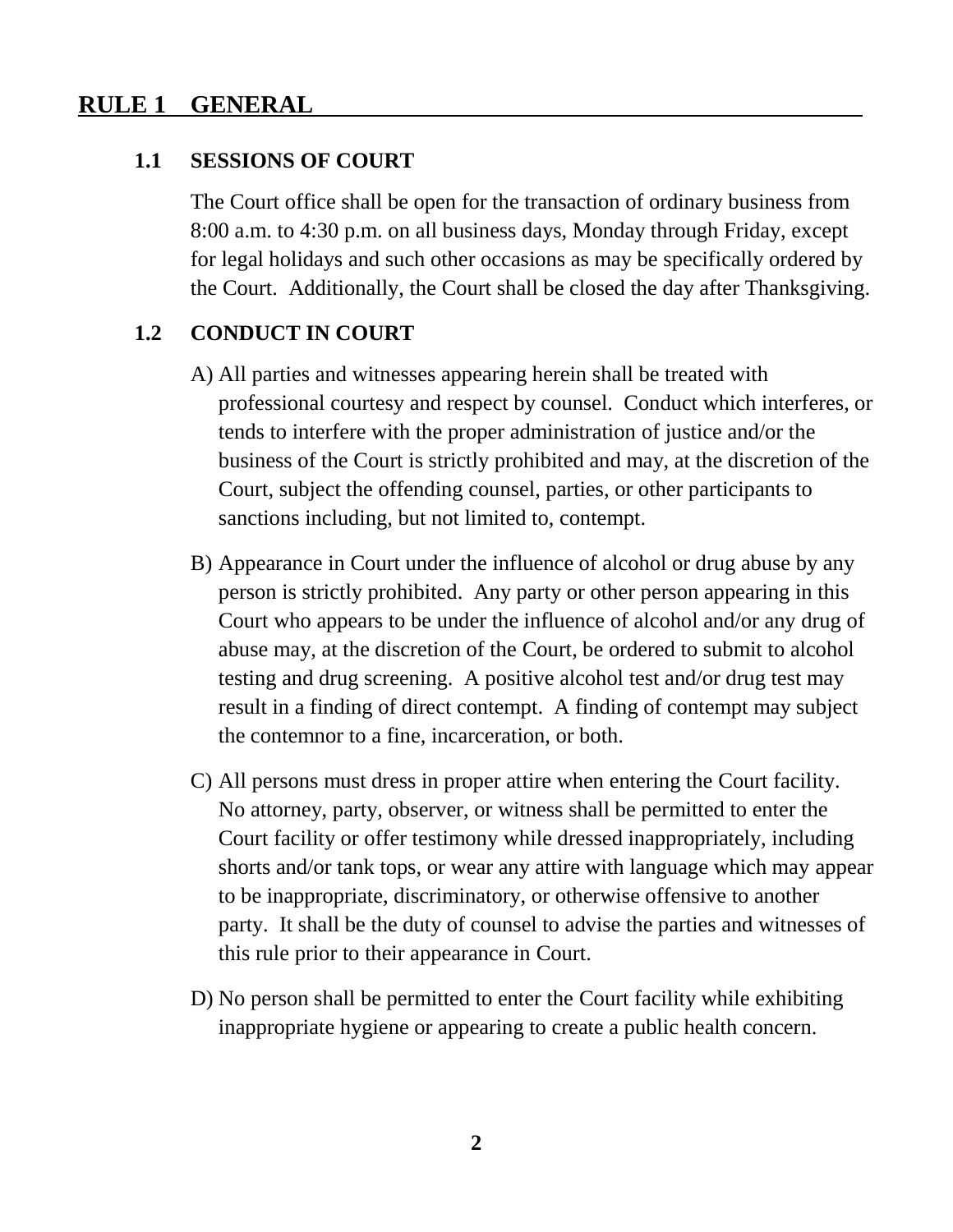## **1.3 OHIO ATTORNEY**

- A) No action in the Court of Common Pleas, Juvenile Division, shall be filed or tried by an attorney who is not admitted to practice in the State of Ohio, unless there is co-counsel admitted to practice in this state. This does not preclude individuals who represent themselves (pro se appearances).
- B) At the request of the Judge or Magistrate, an attorney may be required to present identification that he or she is registered and in good standing with the Ohio Supreme Court to practice law in this state.

## **1.4 COURT RECORDS**

- A) Official Court records for cases involving juveniles shall be open for review and inspection as required by public records law. All medical reports, psychological reports, social histories, and home studies are considered confidential and shall not be available to any person except by order of the Judge or Magistrate.
- B) Reports and records generated by the Probation Department and Court staff shall be considered confidential information and shall not be made public. The inspection of probation records by attorneys and interested parties shall be governed by Rule 32(c) of the Rules of Juvenile Procedure.
- C) The records of adult cases shall be public records as provided by law.
- D) Most written requests for information (i.e. military, government, employment) will be processed within a reasonable period of time based upon the nature of the request. Written consent of juvenile is required for release of Court information.
- E) In civil cases regarding custody, parenting time, and support, Court records shall be open for review and inspection by parties and counsel of record.
- F) Copies of public records shall be provided at a cost of \$.25 per page. If a request is received to send copies by regular U.S. mail, such copies will be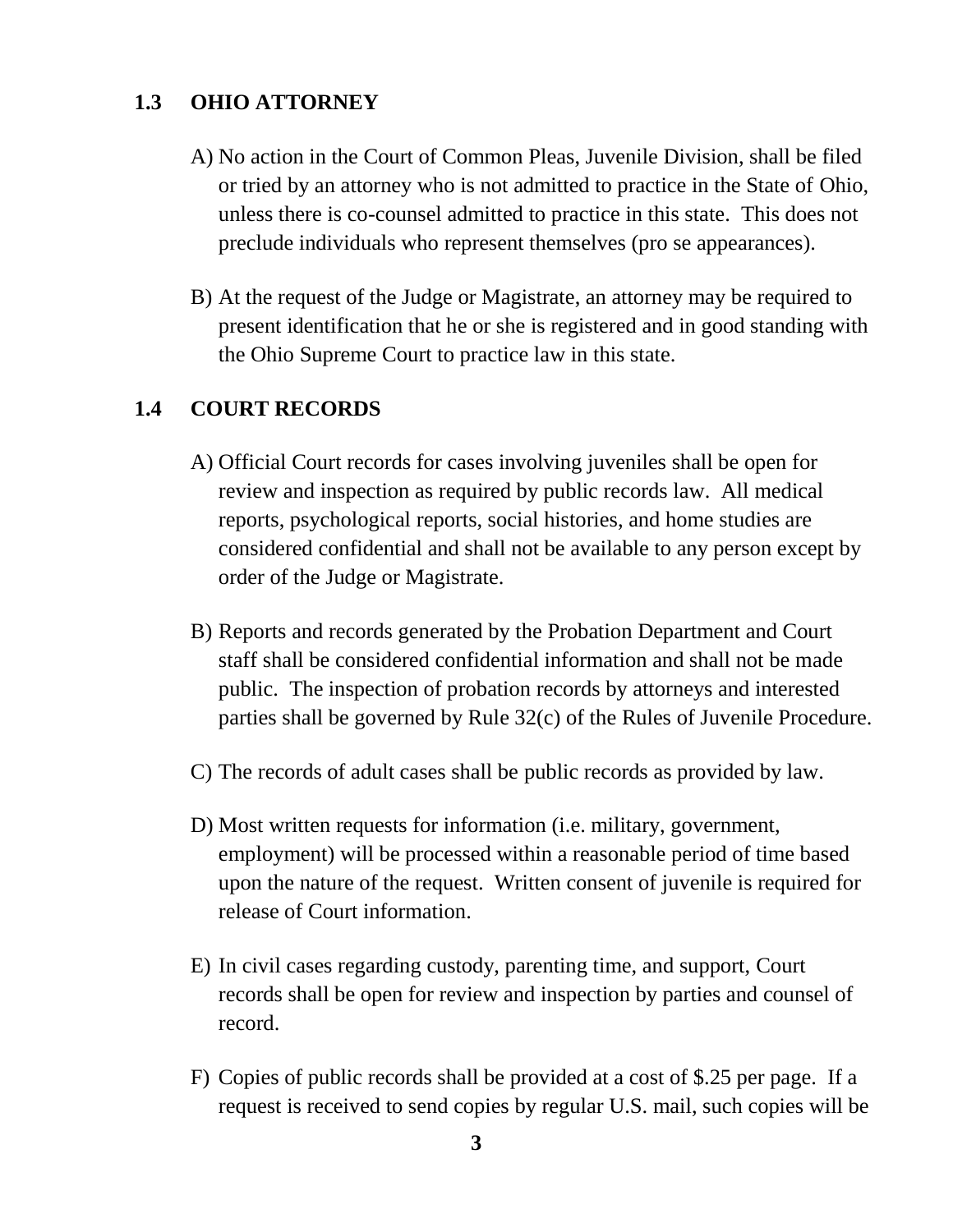mailed only if the cost of the copies, postage, and any other mailing expenses are pre-paid (Section 149.43 O.R.C.).

## **1.5 OFFICIAL RECORD OF PROCEEDINGS**

- A) The Court will make a digital recording of the proceedings as a record of the Court unless a stenographic record is requested. Parties who desire to have a stenographic record of the proceedings must notify the Court in writing, and the requesting party shall pay the costs of the stenographic record unless otherwise ordered by the Court.
- B) The digitally-produced recording of the court proceeding and the previously used audio tapes shall be maintained by the Court for three years from the date of the final appealable order in the case or the final decision on appeal, whichever is later. Any person desiring to preserve the record beyond this period must make arrangements to have the record transcribed.
- C) No public use shall be made by any person, including a party, of any Juvenile Court record, including the recording or transcript thereof of any Juvenile Court hearing, except in the course of an appeal or as authorized by order of the Court.
- D) All requests for typing of transcripts for the purpose of an appeal or objection to a Magistrate's Decision shall be filed with the clerk of the Juvenile Court. All original transcripts produced shall be filed with the clerk and shall become part of the official record of the case. The compensation for preparing transcripts and copies shall be paid forthwith by the party for whose benefit the same is made at an amount and upon such terms as the Court shall determine. No transcript will be prepared by the Court for any party until satisfactory arrangements for payment have been made.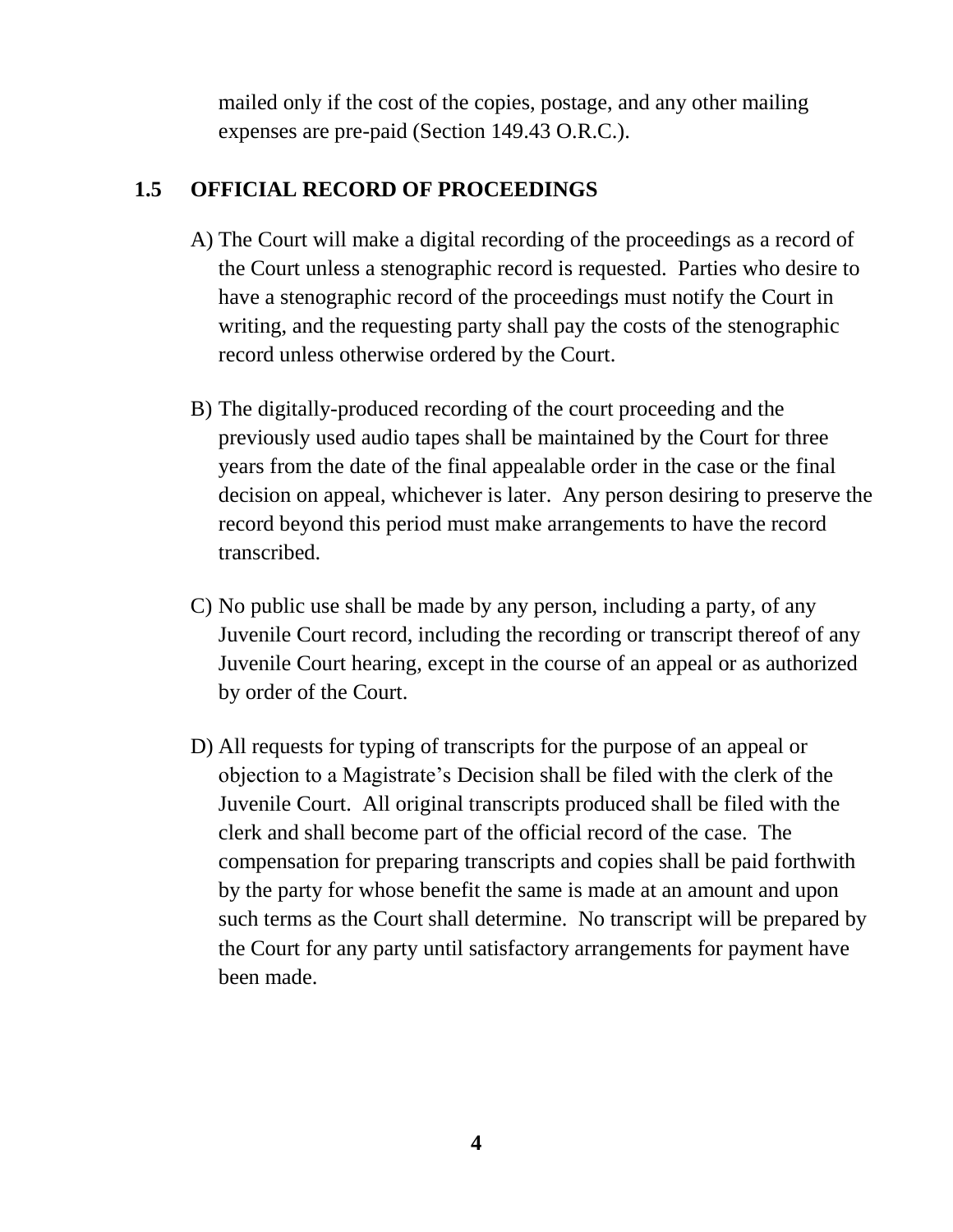## **1.6 PHOTOGRAPHING, RECORDING, OR BROADCASTING OF PROCEEDINGS**

No radio or television transmission, voice recording device, or cell phone, other than a device used in making an official record of the proceeding for the Court, or the making or taking of photographs, shall be permitted without the prior approval of the Judge.

#### **1.7 FILINGS AND JUDGMENT ENTRIES**

- A) All filings must be clearly legible, on 8-1/2" x 11" paper and type size for the body of the document shall not be less than ten (10) point or greater than twelve (12) point. Filings that are folded excessively, discolored, and/or or not legible for any reason, may be refused, or if filed, may be stricken unless there is a legible copy attached thereto. The Court will accept for filing only pleadings that are complete.
- B) Any proposed entry submitted to the Court which is subject to Civ. R. 58(B) as modified by Civ. R. 73(I) must contain a certificate of service including the names and addresses of all parties and other interested persons required to be served.
- C) When required on a Court document, an address must be a street address and, if applicable, any post office box numbers used as a mailing address. Also, a telephone number of the attorney must be included on a Court document.
- D) The Court will **not** accept filings via facsimile machine.
- E) The Court will not return file-stamped copies by mail unless copies are provided along with a postage-paid, self-addressed envelope.
- F) All applications and other motions shall be set for oral hearing unless the Court, upon review of the matter, decides there is cause for non-oral hearing, such as when all interested parties have consented to the relief for good cause.
- G) Social Security numbers are confidential and shall not be placed upon any filing in this Court that is available for inspection by the general public.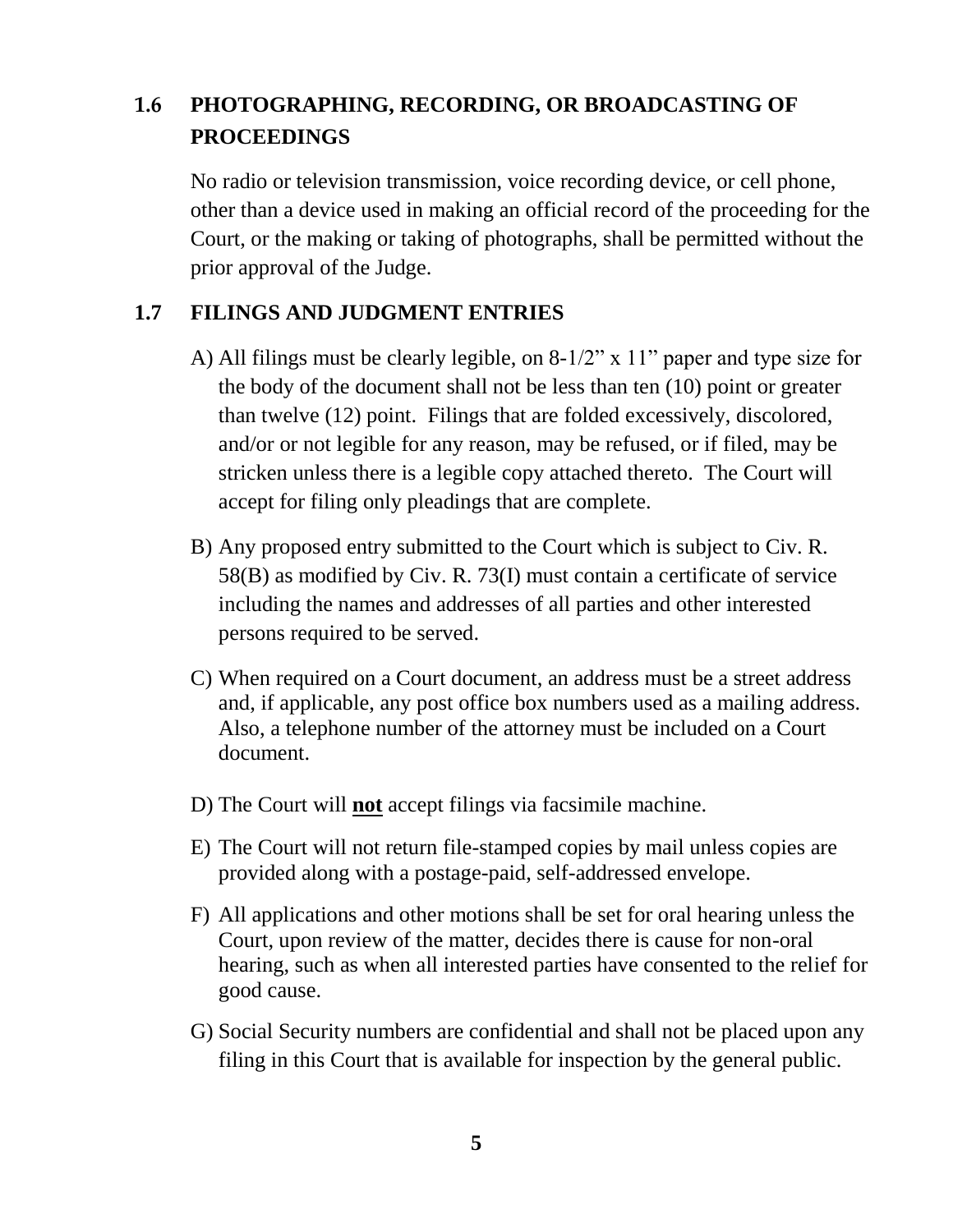- H) All financial account numbers shall be treated as confidential and will not be part of the public record. A separate confidential file will be maintained by the Court which contains such numbers.
- I) Email filing is available for the convenience of all parties and their attorneys.
	- 1. **Definitions**
		- a. "Email transmission" means a method of exchanging digital messages between computer users.
		- b. "Source document" means the document transmitted to the Juvenile Court Clerk by email.
		- c. "Effective original document" means the printed copy of the source document received by the Juvenile Court Clerk and maintained as the original document in the Court's file.

#### 2. **Procedure**

- a. Pleadings and other documents subsequent to the original Complaint, and **not** requiring a security deposit pursuant to Local Rule, may be filed with the Paternity Clerk by email transmission to [paternityoffice@co.tuscarawas.oh.us](mailto:paternityoffice@co.tuscarawas.oh.us) and with the Juvenile Probation Clerk to [juvenileprobation@co.tuscarawas.oh.us.](mailto:juvenileprobation@co.tuscarawas.oh.us)
- b. A document filed by email shall be accepted as the effective original document.
- c. The original document filed by email shall be maintained by the person making the filing until the case is closed and all opportunities for post-judgment relief are exhausted.
- d. Email filings may not be sent directly to court employees for filing but may only be sent to [paternityoffice@co.tuscarawas.oh.us](mailto:paternityoffice@co.tuscarawas.oh.us) for filings in the Paternity Office or [juvenileprobation@co.tuscarawas.oh.us](mailto:juvenileprobation@co.tuscarawas.oh.us) for Juvenile Probation filings.
- e. The Court will **not** accept via email the documents needed to open or initiate a case.
- f. The Court will **not** accept via email any filing that requires prepayment of costs pursuant to Local Rule.
- g. The Juvenile Court Clerk may, but need not, acknowledge receipt of an email transmission.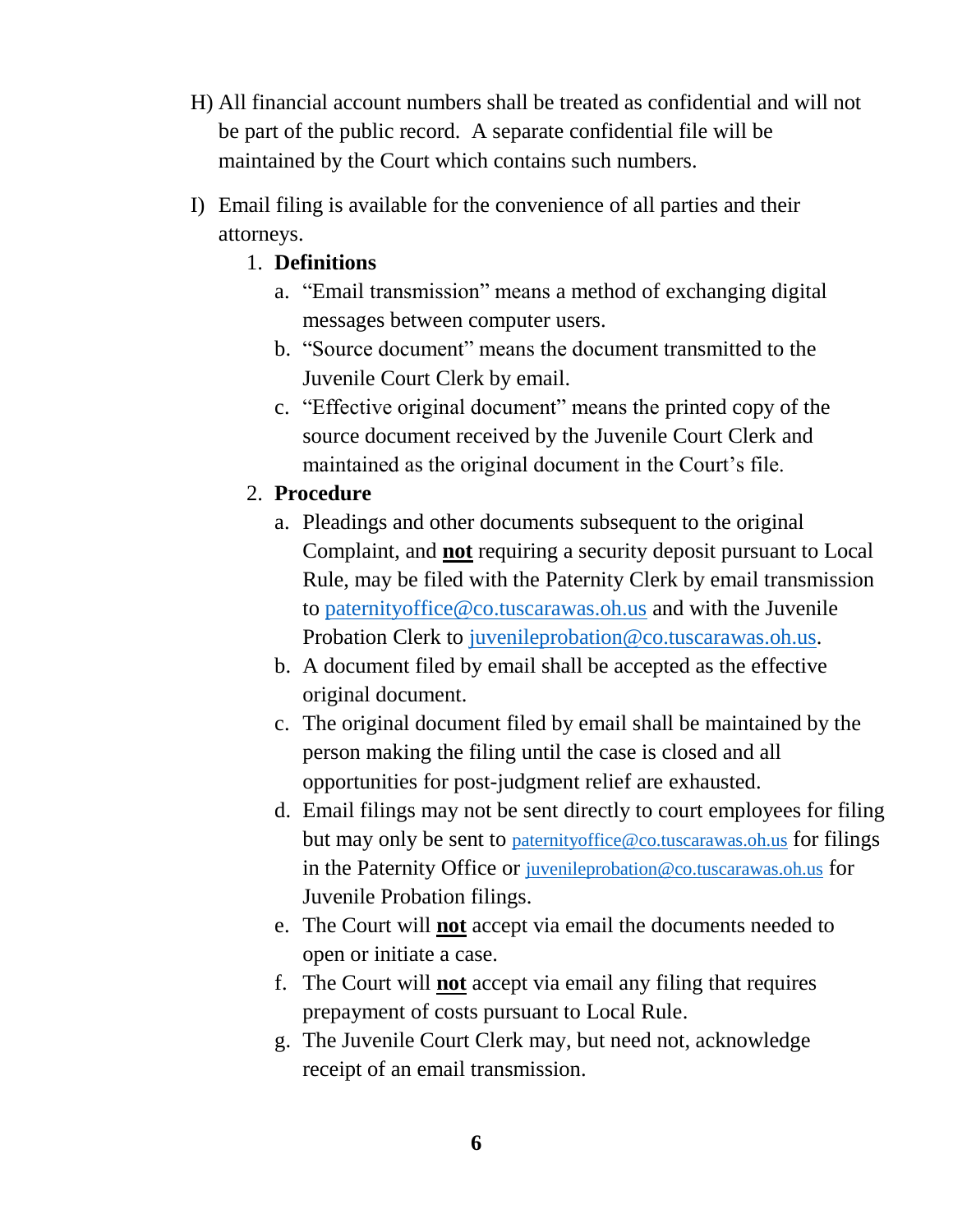- h. The risk of transmitting a document by email to the Juvenile Court Clerks shall be borne entirely by the sending party. Anyone using email filing is urged to verify receipt of such filing by the Juvenile Court Clerk.
- 3. The Court will accept via email a signed source document.
- 4. Any signature on electronically transmitted documents shall be considered that of the attorney or party it purports to be for all purposes. If it is established that the documents were transmitted without authority, the Court shall order the filing stricken.
- 5. The Court will **not** accept any filing via email that has an exhibit attached that cannot be accurately transmitted via email. Any filing that has an exhibit that cannot be emailed must be filed either in person or by regular mail.
- 6. Subject to the provisions of these rules, all documents sent by email and received by the clerk shall be considered filed with the Juvenile Court Clerk as of the date the clerk receives the document, as opposed to the date, if different, of the email transmission. Emailed filings that are received by the Clerk on or before 4:30 p.m. on any business day will be stamped as being received that day.
- 7. The Juvenile Court Clerk will assess a fee of \$2 per email filing and \$1 per page pursuant to ORC 2303.29(Y). Said fees will be assessed as court costs.

## **1.8 ASSISTING ILLITERATE CLIENTS**

Court clerks may assist illiterate persons with completing forms. Such assistance shall be limited to writing, verbatim, information provided to the clerk without making changes, corrections, or editing. The clerk shall then read back to the party what has been written on the form to confirm accuracy. A disclaimer shall be added as follows: "Dictated by Court user, written verbatim by Court staff." The clerk shall then sign the document and provide the reason assistance was necessary.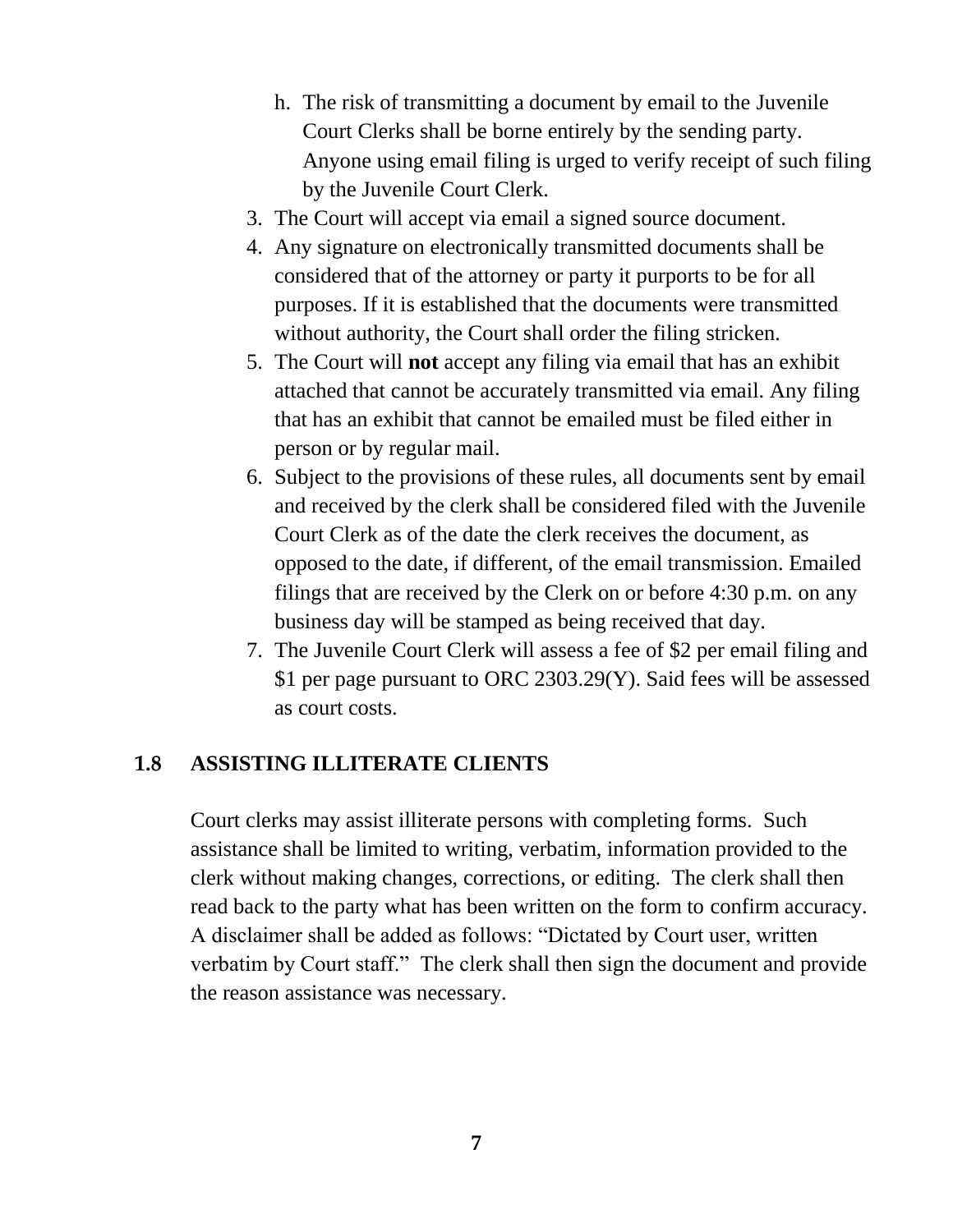## **RULE 2 SECURITY FOR COSTS**

No civil action or proceeding, initiated by a person or non-governmental agency, shall be accepted for filing unless the party offering the same for filing shall have first deposited a sum to secure the payment of the costs that may accrue in such action or proceeding, except as otherwise provided by law. Costs may be paid by cash, check, money order or credit card (subject to processing fees).

#### **2.1 DEPOSIT FOR COSTS AND FEES**

Court costs and fees may be changed by the Court without amendment of these Local Rules or as required by statute.

| Affidavit of Indigency                           | \$25.00                     |
|--------------------------------------------------|-----------------------------|
| Complaint/Petition/Motion to Establish Paternity | \$140.00                    |
| Complaint/Petition/Motion for Custody/Visitation | \$140.00                    |
| Complaint/Motion to Establish Child Support      | \$125.00                    |
| Counterclaim                                     | \$125.00                    |
| <b>Request for Sheriff Service</b>               | \$50.00                     |
| Initial Deposit-Preacipe for Subpoena            | \$50.00                     |
| <b>Consent Entry</b>                             | \$90.00                     |
| Motion to Reopen or New Action on Existing Case  | \$140.00                    |
| Email filing                                     | \$2.00 plus \$1.00 per page |
| <b>Request for Service by Publication</b>        | \$125.00                    |
| <b>Contributing Offense</b>                      | \$110.00                    |
| <b>Felony Offense</b>                            | \$105.00                    |
| <b>Misdemeanor Offense</b>                       | \$75.00                     |
| <b>Unruly Offense</b>                            | \$70.00                     |
| Traffic (Non-moving/Moving)                      | \$65.00/\$85.00             |
| <b>No Seat Belt</b>                              | \$30.00                     |
| <b>Tobacco Offense</b>                           | \$70.00                     |
| Drug Test                                        | \$5.00                      |
| <b>Alcohol Test</b>                              | \$5.00                      |
| Electronic House Arrest (per day)                | \$7.00                      |
| Probation (6 months or less/1 year)              | \$20.00/\$40.00             |
| <b>Psychological Evaluation</b>                  | \$50.00                     |
| <b>Shoplifting Diversion Program</b>             | \$75.00                     |
|                                                  |                             |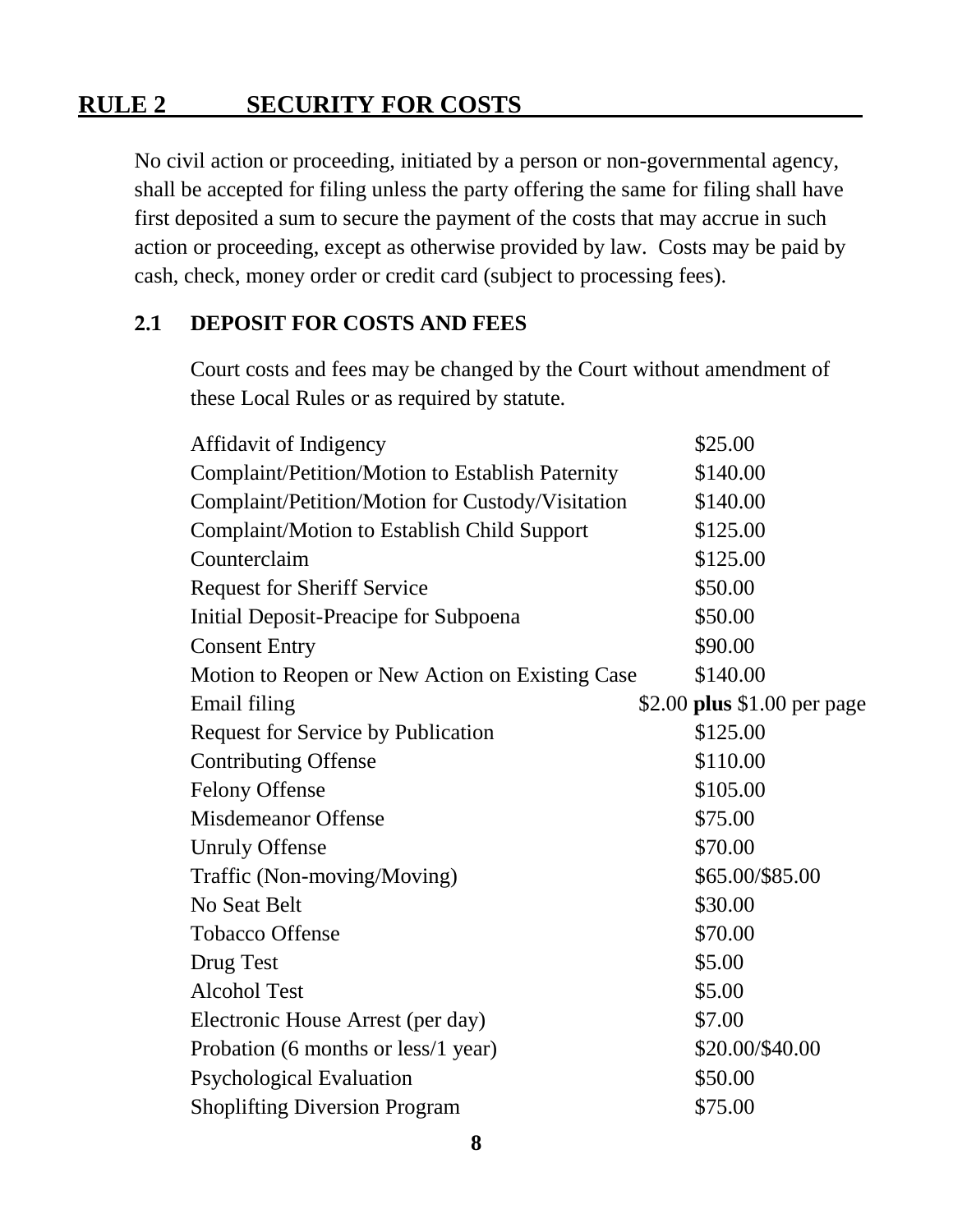| <b>Anger Management Group</b>                      | \$40.00                          |
|----------------------------------------------------|----------------------------------|
| Driving Skills for Life                            | \$75.00                          |
| <b>Substance Abuse and Family Education (SAFE)</b> | \$50.00                          |
| <b>SAFE Program Workbook</b>                       | \$25.00                          |
| Juvenile Alcohol and Drug Education (JADE)         | \$35.00                          |
| <b>TUFF Bags Program</b>                           | \$10.00                          |
| Transcript                                         | As required by Court transcriber |

The Court may also impose a fine in accordance with the following schedule (O.R.C. 2152.20):

| <b>Minor Misdemeanor</b>           | Not to exceed \$50.00   |
|------------------------------------|-------------------------|
| 4 <sup>th</sup> Degree Misdemeanor | Not to exceed \$100.00  |
| 3 <sup>rd</sup> Degree Misdemeanor | Not to exceed \$150.00  |
| $2nd$ Degree Misdemeanor           | Not to exceed \$200.00  |
| 1 <sup>st</sup> Degree Misdemeanor | Not to exceed \$250.00  |
| 5 <sup>th</sup> Degree Felony      | Not to exceed \$300.00  |
| $4th$ Degree Felony                | Not to exceed \$400.00  |
| 3 <sup>rd</sup> Degree Felony      | Not to exceed \$750.00  |
| $2nd$ Degree Felony                | Not to exceed \$1000.00 |
| $1st$ Degree Felony                | Not to exceed \$1500.00 |
| <b>Aggravated Murder or Murder</b> | Not to exceed \$2000.00 |
| <b>Tobacco Offenses</b>            | Not to exceed \$100.00  |
| No Seat Belt – Driver              | \$30.00                 |
| No Seat Belt – Passenger           | \$20.00                 |
| All other Traffic Offenses         | Not to exceed \$100.00  |
|                                    |                         |

#### **2.2 INABILITY TO SECURE COSTS**

A) If a litigant claims inability to either prepay or give security for costs, the litigant shall complete an Affidavit of Indigency, as required by O.R.C. 2323.30 and O.R.C. 2323.31, substantiating such inability, all of which shall be filed with the pleadings and treated as other papers in such case. The final determination of indigence will be held in abeyance until the evidentiary hearing, but is subject to review by the Court at any stage of the proceedings.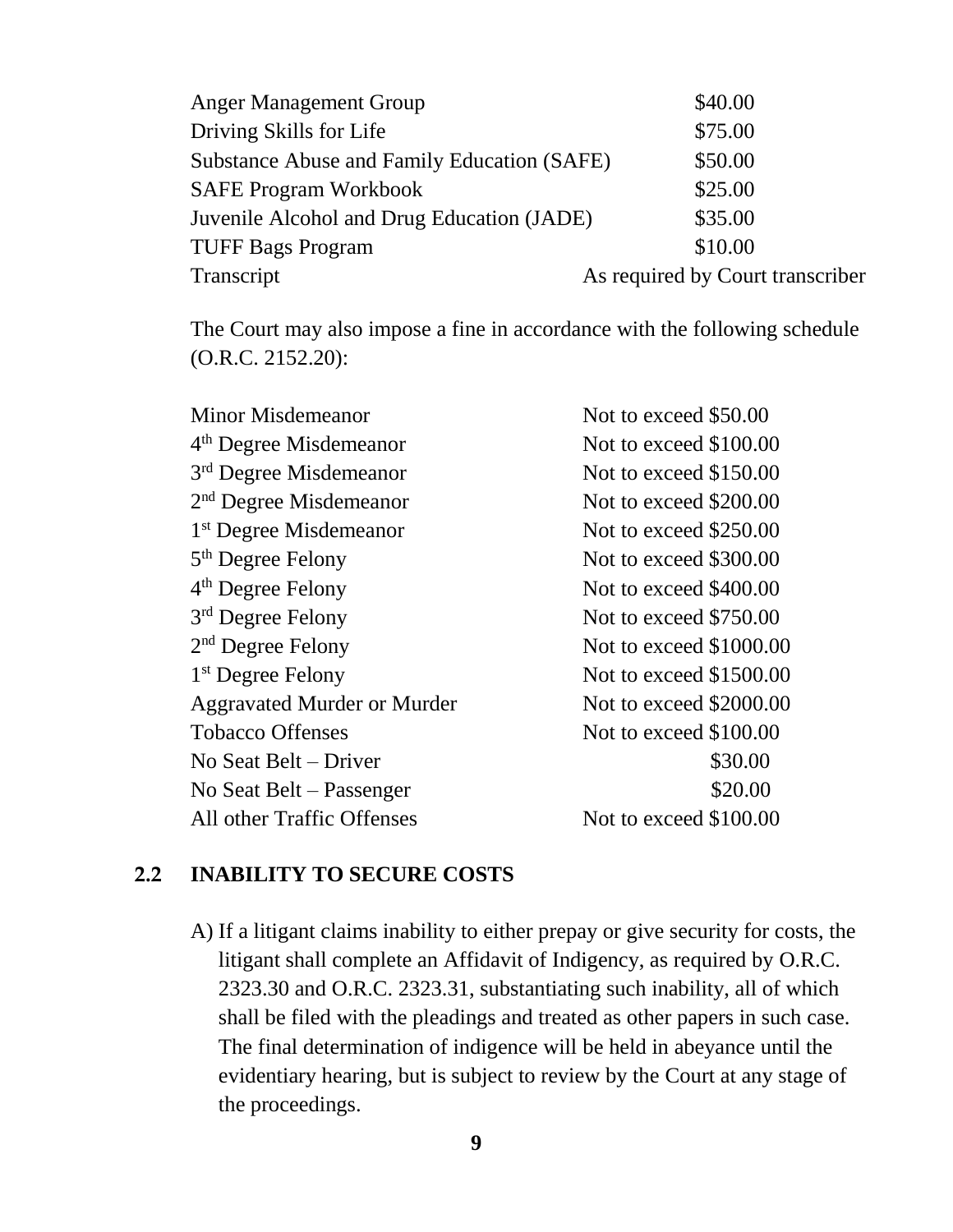## **2.3 PAYMENT OF FINES AND COSTS**

In any case, regardless of its nature, where fine(s) and/or Court costs are assessed against a party, said fine(s) and/or Court costs are due and payable immediately unless otherwise ordered by the Court.

## **2.4 DEPOSIT FOR FEES OF GUARDIAN AD LITEM**

Any party requesting appointment of a Guardian ad Litem in a proceeding involving allocation of parental rights and/or parenting time shall, at the time of appointment of a Guardian ad Litem, deposit with the Guardian ad Litem the sum of \$500.00 to be applied toward the satisfaction of the fees for the Guardian ad Litem, unless a different amount is specifically ordered by the Court. After the initial deposit for fees has been exhausted, additional deposits may be ordered by the Court. No deposit for fees of the Guardian ad Litem shall be required in cases alleging a child to be dependent, neglected, abused, unruly, or delinquent. The assessment of the costs for the fees of Guardian ad Litem shall be made by the Court at the completion of the proceedings. In any case, the Court reserves the right to reallocate fees of the Guardian ad Litem at the completion of the proceedings.

## **2.5 SPECIAL PROJECT FEES**

- A) Pursuant to the authority of O.R.C. 2151.541, it is determined that, for the efficient operation of this Court, additional funds are required to obtain computerized legal research services.
	- 1. The Clerk of this Court is directed and hereby authorized to charge and collect an additional fee of three dollars (\$3.00) upon the filing of each cause or appeal under O.R.C. 2303.20(A), (Q), and (U).
	- 2. All funds collected pursuant to this rule shall be paid to the County Treasurer to be maintained by the County Auditor in a separate account for utilization of this Court in procuring and maintaining computerized legal research services.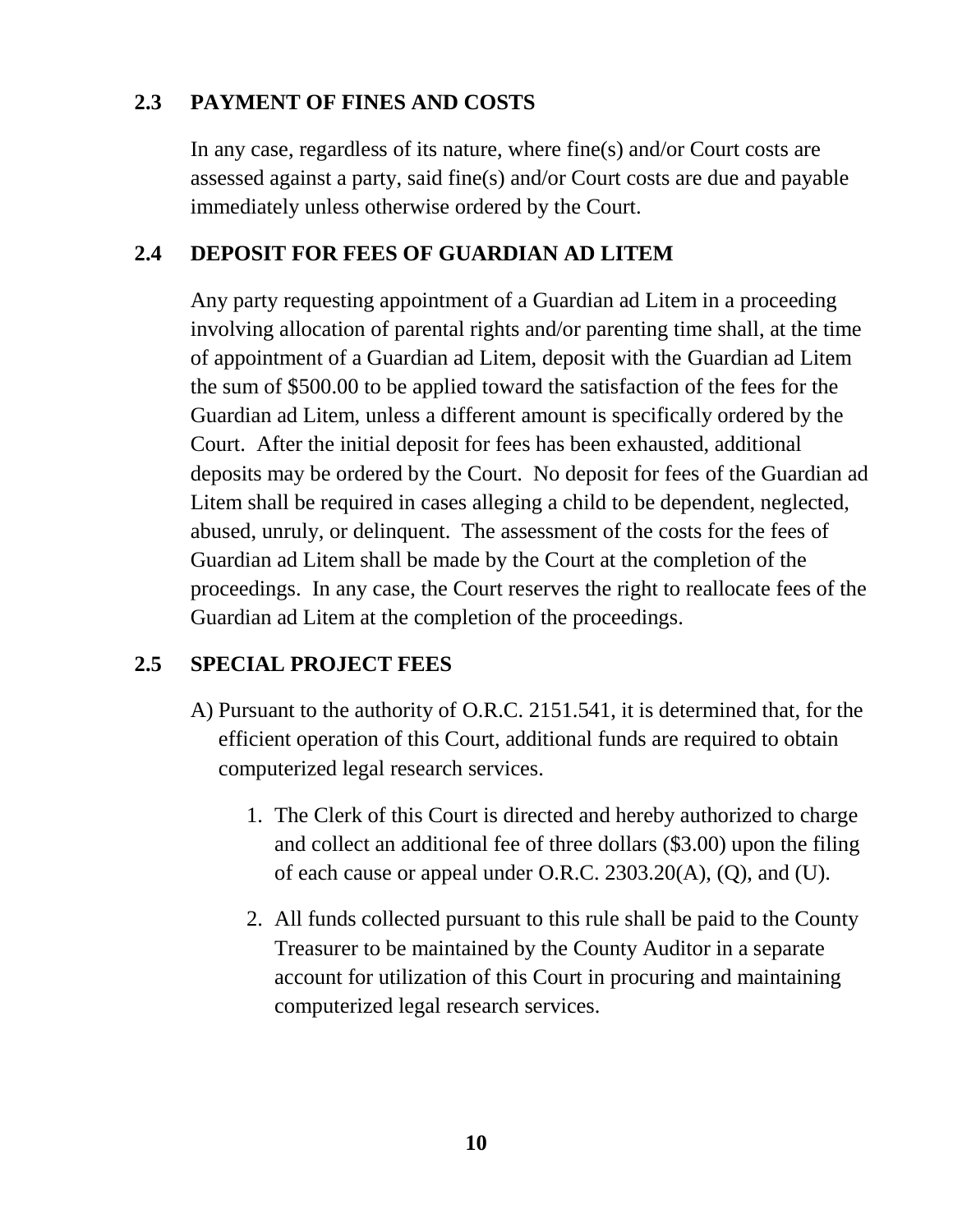- B) Pursuant to the authority of O.R.C. 2151.541, it is determined that, for the efficient operation of this Court, additional funds are required to computerize the office of the Clerk of the Court of Common Pleas, Juvenile Division.
	- 1. The Clerk of this Court is directed and hereby authorized to charge an additional fee of ten dollars (\$10.00) upon the filing of each cause of action, appeal, certificate of judgment, or the docketing and indexing of each aid in execution or petition to vacate, revive or modify a judgment under O.R.C.  $2303.30(A)$ , (P), (Q), (T), and (U).
	- 2. All funds collected pursuant to this rule shall be paid to the County Treasurer and maintained by the County Auditor in a separate account, to be disbursed upon an order of the Court of Common Pleas, Juvenile Division, and subject to appropriation by the Board of Commissioners, in an amount no greater than the actual cost to the Court of procuring and maintaining computer systems for the office of the Clerk of the Court of Common Pleas, Juvenile Division.
- C) Pursuant to O.R.C. 2303.201(E)(1), the Court determines that for its efficient operation, additional fees are necessary to acquire and pay for the Special Projects of the Court that are permitted by statute.
	- 1. Therefore, effective March 15, 2021, it is ordered that the clerk of this Court is authorized and directed to charge as Court costs a fee of \$25.00 for the purpose of purchasing equipment, supplies, and laboratory testing necessary to administer drug and alcohol screens and other associated evaluations. Said assessment shall be made on the filing of all juvenile cases.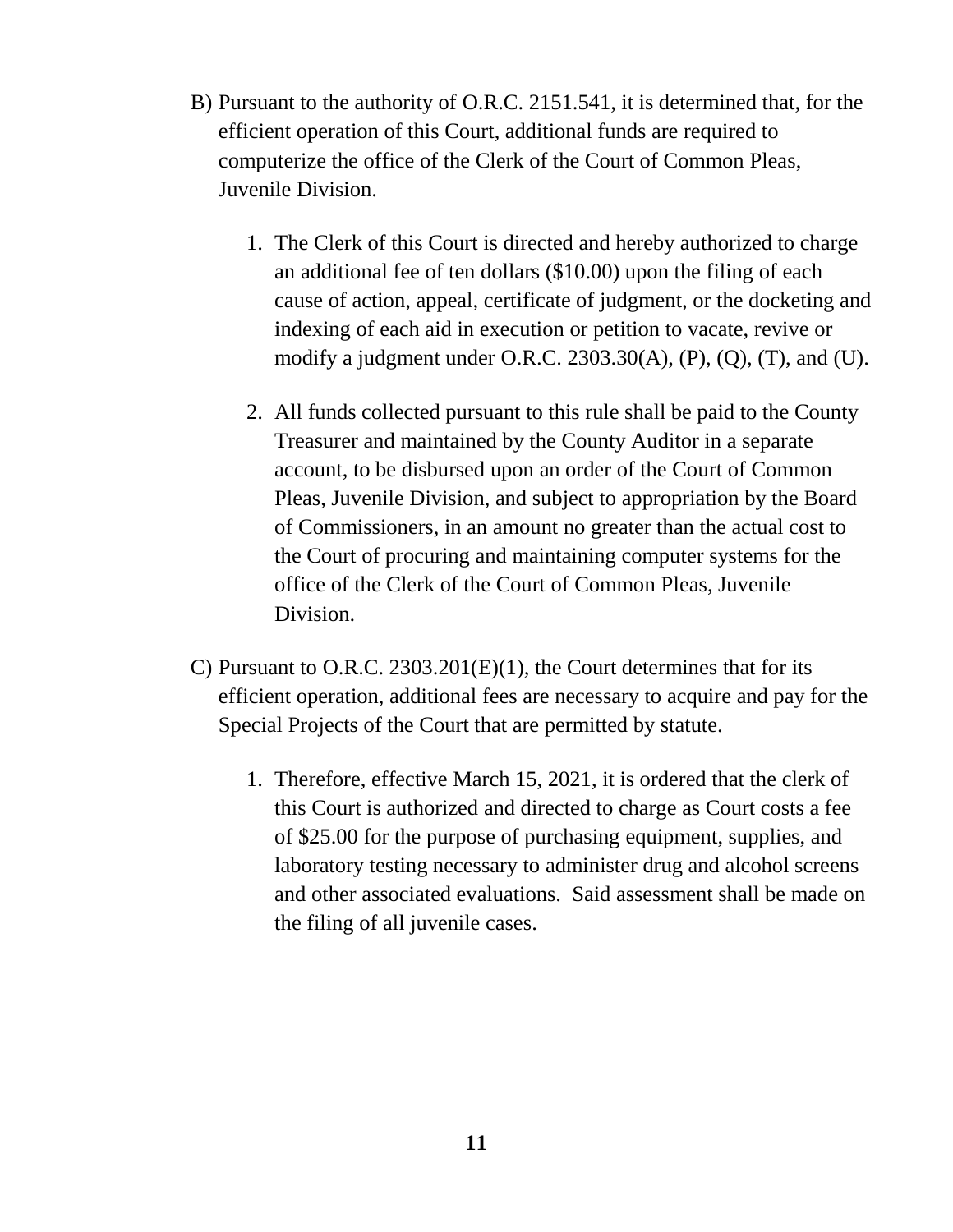## **RULE 3 COUNSEL OF RECORD**

#### **3.1 ATTORNEY REGISTRATION**

Any filing made by an attorney licensed to practice law in this state shall, in addition to the requirements of Rule 11 of the Rules of Civil Procedure, include the attorney's address, telephone number, and attorney registration number.

#### **3.2 COURT APPOINTED COUNSEL**

- A) In any traffic, delinquency, unruly, abuse, neglect, and dependency case where a party believed to be indigent seeks counsel, said party shall file a Financial Disclosure/Affidavit of Indigency and motion with the Court. These forms can be obtained from the Court's clerk. The party submitting a Financial Disclosure/Affidavit of Indigency will be assessed a nonrefundable \$25.00 application fee. The fee is to be paid to the clerk of this Court within seven (7) days of submitting this form, unless the fee is waived or reduced by the Court. No Court appointed counsel will be provided for any other juvenile cases, unless otherwise required by statute or rule.
- B) In the event that the Tuscarawas County Public Defender's Office has a conflict of interest on a Court-appointed case causing a party to be ineligible for their services, the Public Defender will file a motion to withdraw from the case and request that the Court appoint alternative counsel.
- C) In cases where counsel is appointed by the Court, representation shall continue until completion of the case, or until an order for withdrawal is approved by the Judge or Magistrate.
- D) Compensation for all Court-appointed counsel for delinquency, unruly, traffic, abuse, neglect, and dependency cases shall be at a rate of \$75.00 per hour out-of-Court and \$75.00 per hour in-Court. Additional fees may be approved at the Court's discretion.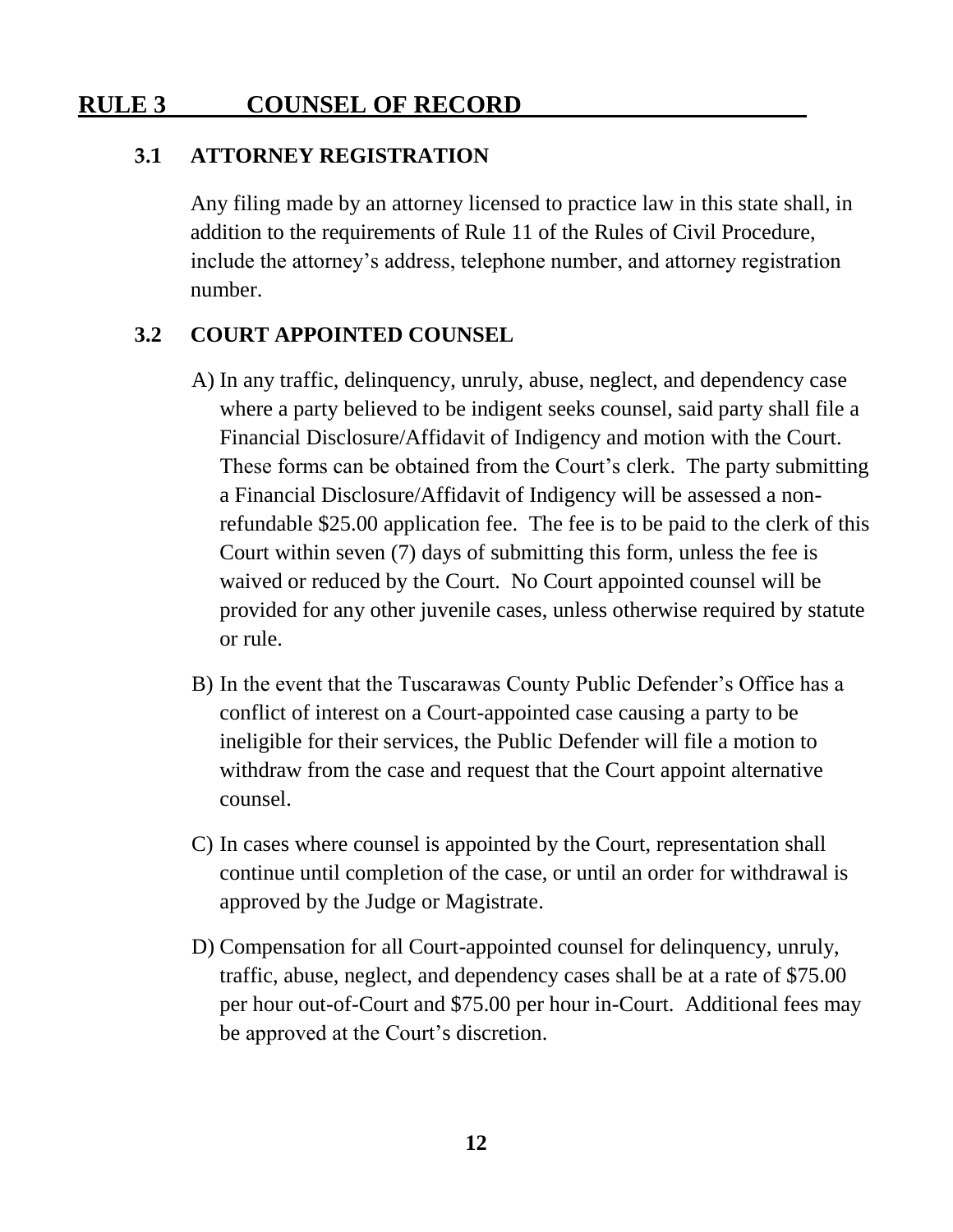E) Appointed counsel shall submit an application for fees no later than 30 days from the date of disposition and no later than 30 days after all other Court hearings and post-adjudicatory matters. Any applications submitted after this deadline may have payments reduced or denied at the discretion of the Court.

## **3.3 WITHDRAWAL OF COUNSEL**

- A) Attorneys seeking to withdraw as counsel in a pending case shall submit a motion, memorandum, and order to the Judge or Magistrate assigned to hear the case. Said motion and order must contain a certificate of service to opposing counsel and to the withdrawing attorney's client.
- B) Leave to withdraw shall not be granted within thirty (30) days of a scheduled trial or hearing, except for good cause shown. Nonpayment of attorney's fees by the client is not a basis for withdrawal except by permission of the Court.

## **3.4 ATTORNEY SCHEDULING**

- A) Each attorney is responsible for requesting adequate Court time for all motion hearings and final hearings. In the event no Court time is requested, each motion hearing will be scheduled for no less than ½ hour.
- B) In the event adequate time has not been requested, continuances will be granted at the discretion of the Court.
- C) Each attorney shall have a copy of his or her calendar available at all scheduling conferences, status conferences, pre-trial conferences, and hearings.
- D) Each attorney shall cooperate fully with the Court in the scheduling of all appearances before the Court with consideration for prior scheduled appearances in other Courts. Client appointments or conferences are not a basis for non-availability for scheduling.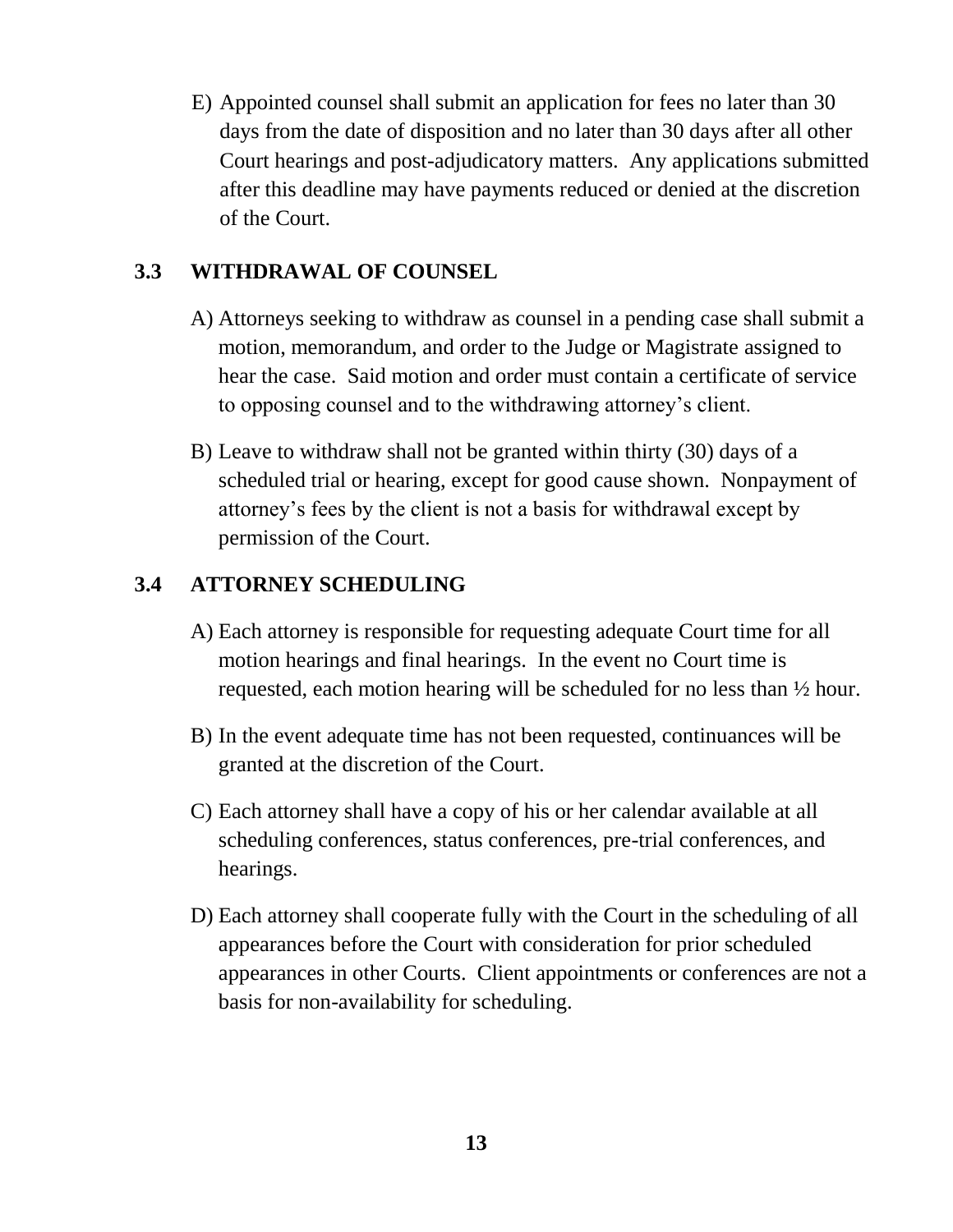## **3.5 ATTORNEY DECORUM**

- A) Counsel for all parties shall be present and before the Court at the assigned hearing time. If counsel is not present in Court at the assigned hearing time, the case may commence without counsel, may be continued, or may be dismissed. If counsel will be late for a hearing, counsel must make a reasonable effort to notify the Judge or Magistrate as soon as is practical in order to explain the reason for his or her lateness. Repeated lateness or absences may result in contempt of Court and/or removal of counsel from the appointment of cases in the Tuscarawas County Juvenile Court.
- B) Counsel for all parties shall advise the Court, opposing counsel, and all unrepresented parties in writing of any potential conflict or appearance of conflict of interest at the earliest possible time.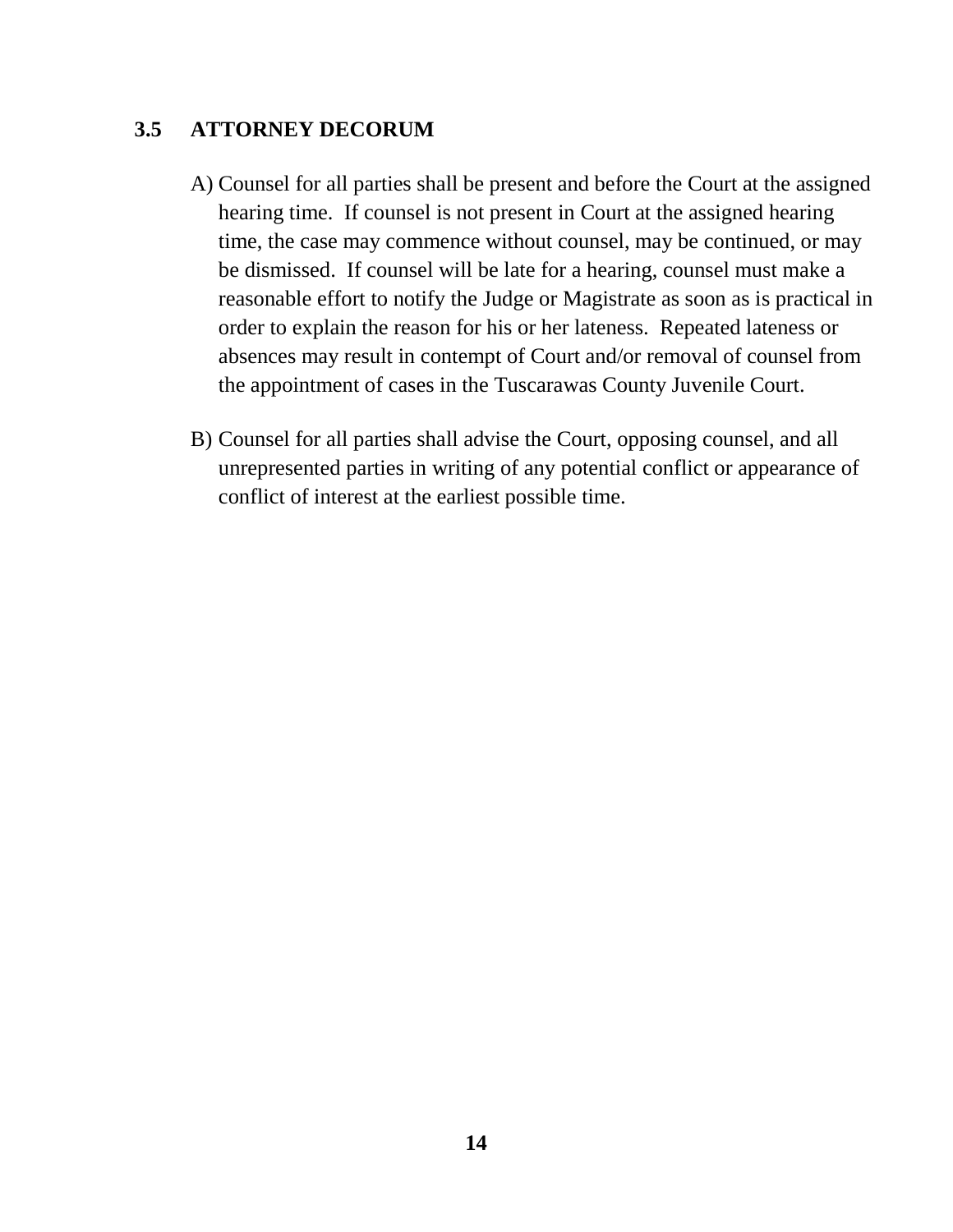## **RULE 4 SERVICE**

Service in any matter filed or pending before the Court shall be in accordance with the Rules of Practice and Procedure in Ohio Courts.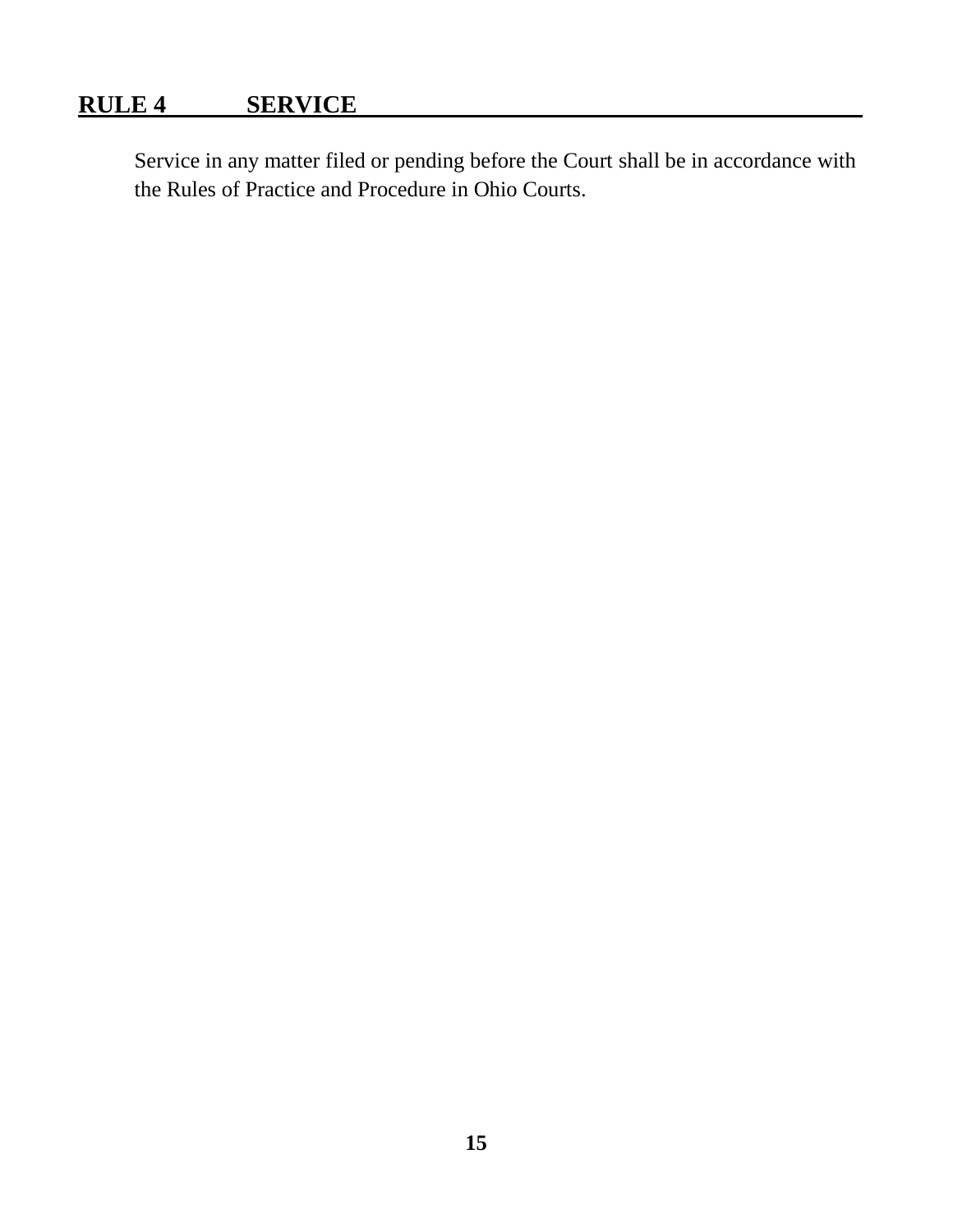## **RULE 5 CASE MANAGEMENT**

#### **5.1 CONTINUANCES**

- A) All requests for continuances or advancements shall be in writing and shall be submitted to the Judge or Magistrate to whom the case is assigned at the earliest possible time, at least fourteen (14) working days prior to the date of a trial, seven (7) days prior to other hearings, unless an immediate emergency is shown, as outlined below in section C.
- B) All requests for continuances shall contain the following information:
	- 1. The date on which the need for continuance arose;
	- 2. The reason(s) for requesting the continuance;
	- 3. The date on which all other attorneys of record and Guardians ad Litem were contacted, and whether these attorneys and guardians agree on the need for a continuance; and
	- 4. The earliest date that all parties will be ready to proceed.
- C) No case will be continued on the day of the trial or hearing except for good cause shown, which cause was not known to the party or counsel prior to the date of trial or hearing, and provided that the party and/or counsel have used due diligence to be ready for trial and have notified or made diligent efforts to notify opposing counsel or party as soon as they became aware of the necessity to request a continuance. This rule may not be waived by consent of counsel.

#### **5.2 PRE-TRIAL**

A) The Court may, on its own motion, set any matter for pre-trial hearing. Any party may move, in writing, for a pre-trial. If the Judge or Magistrate determines that a case warrants a pre-trial, a date and time shall be set. All parties named in the action shall be present at the pre-trial unless their presence is excused, in advance, by the Judge or Magistrate.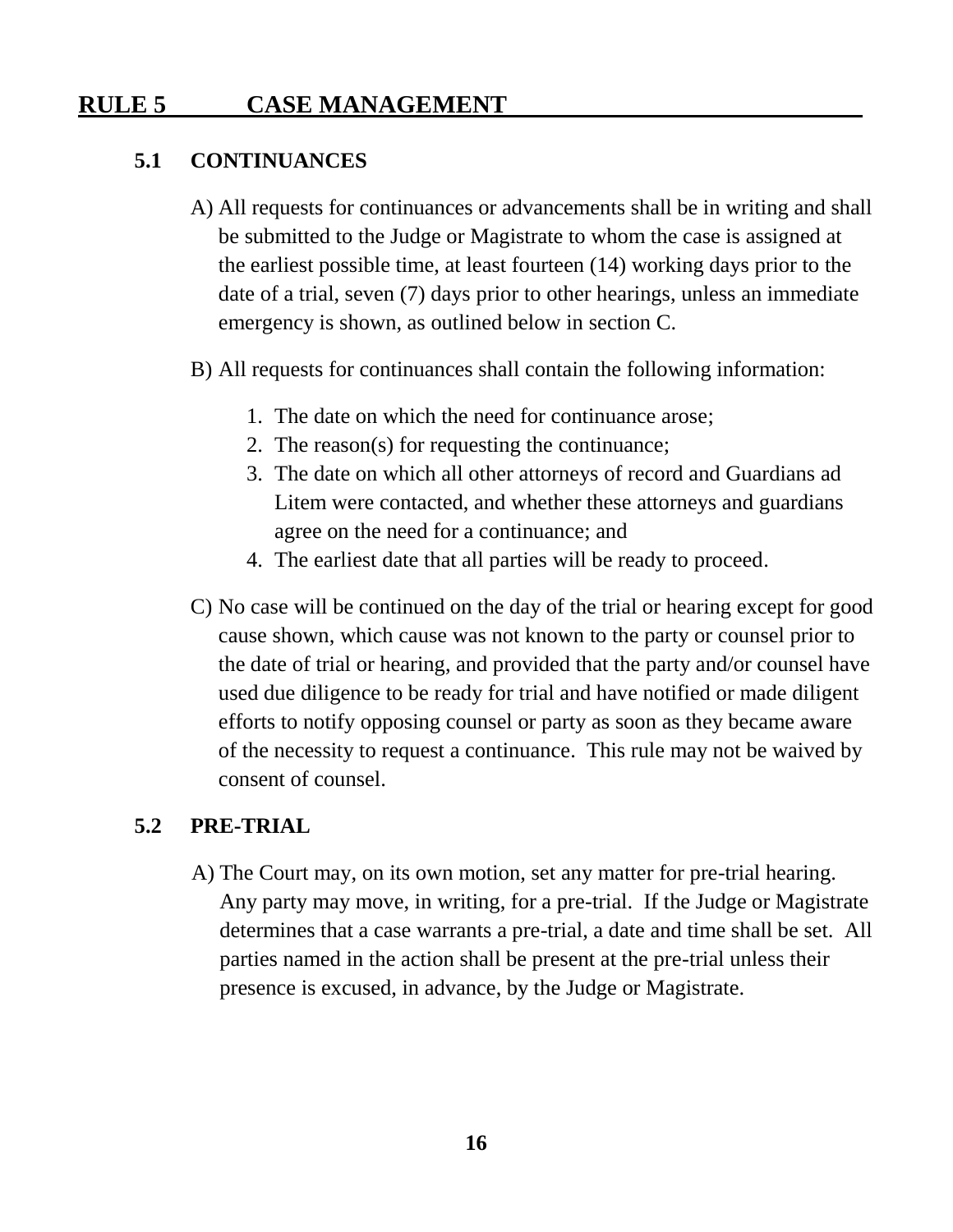- B) It shall be the duty of counsel to come to the pre-trial fully prepared and authorized to negotiate toward settlement of the case. Failure to be prepared may result in dismissal of the case for want of prosecution, a default judgment, or other sanctions as the Judge or Magistrate deems appropriate.
- C) If requested by the Court, each party shall file pre-trial memorandums or briefs with the Court stating their respective case, both factual and legal, and bring to the Court's attention any anticipated legal issues which counsel expects to arise during the trial. Said briefs or memorandums shall be filed at least one (1) week prior to the pre-trial and copies shall be furnished to opposing counsel, unless otherwise directed by the Court.

## **5.3 TRIAL**

- A) Motions *in limine* shall be filed not less than seven (7) days prior to trial, except for good cause shown.
- B) If requested by the Court, the parties shall file trial briefs with the Court stating their respective cases, both factual and legal, and bring to the Court's attention any anticipated legal issues which counsel expects to arise during the trial. Copies shall be furnished to opposing counsel prior to trial. Trial briefs shall be filed at least two (2) weeks prior to trial, unless otherwise directed by the Court.
- C) All parties and/or counsel shall file their respective Witness Lists (including witness name, address and phone number) and Exhibit Lists (listing all documents they plan to present as part of their case) with the Court and provide copies to all parties/counsel no less than seven (7) days prior to trial.

## **5.4 APPEARANCE IN PERSON REQUIRED**

A) All parties, attorneys of record, witnesses, and Guardians ad Litem shall appear in-person for all scheduled hearings.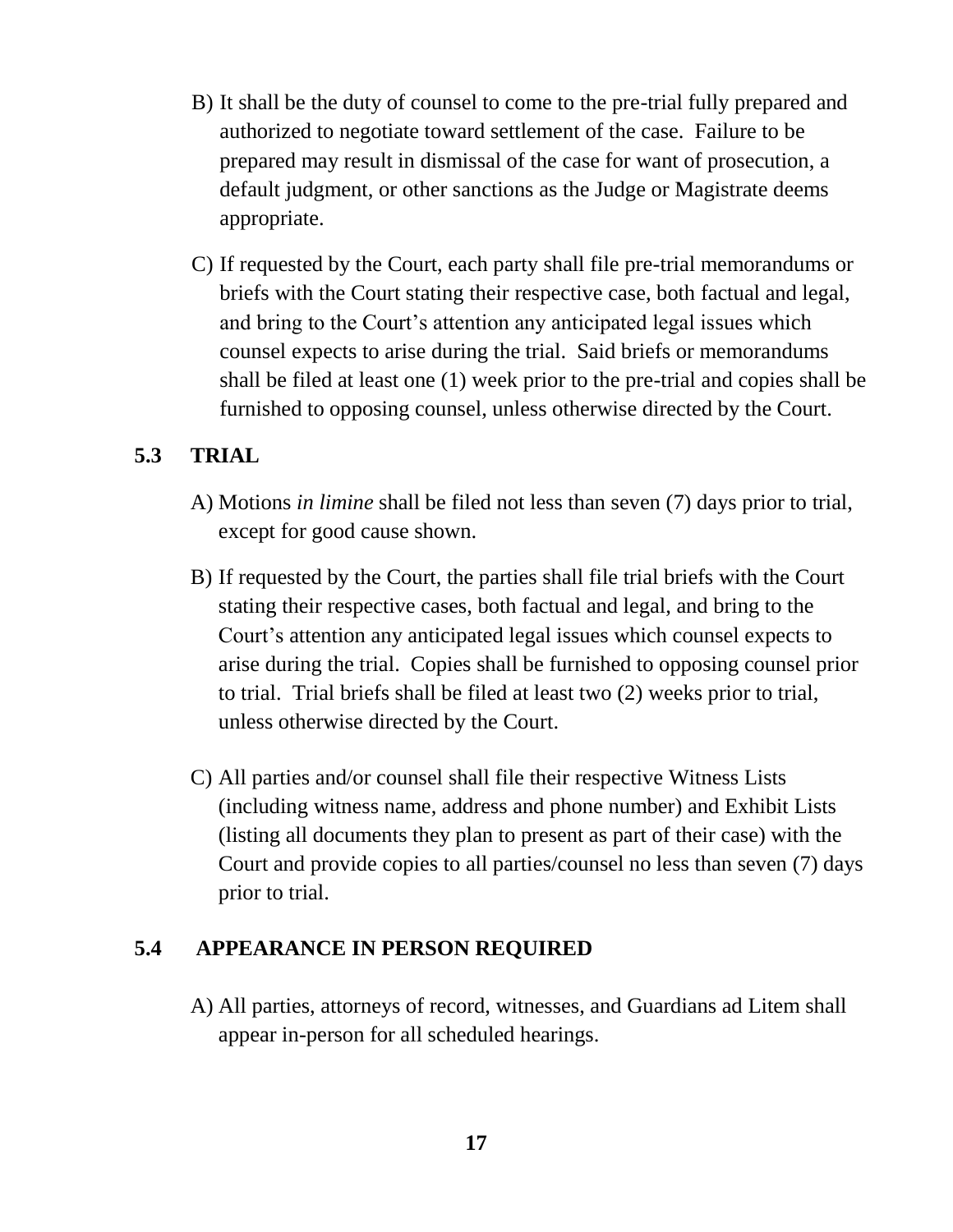- B) Any request for permission to appear by the Court's videoconferencing software shall be made by written motion at the earliest possible time, but no later than ten (10) working days prior to the hearing, and shall include the approval of all parties.
- C) Appearance in person shall be presumed by the Court unless otherwise ordered by the Court.

## **5.5 FAILURE TO APPEAR**

In addition to or in lieu of holding a party in contempt when that party fails to appear within fifteen (15) minutes of a scheduled conference or hearing, the Court may:

- A) When the moving party fails to prosecute or comply with these rules or any Court order, the Court may, after notice to counsel, dismiss the case or grant any other appropriate relief to the responding party;
- B) When the responding party fails to appear at a pre-trial conference or the trial/hearing, the Court may order that the case will proceed ex parte; or
- C) Issue an arrest warrant.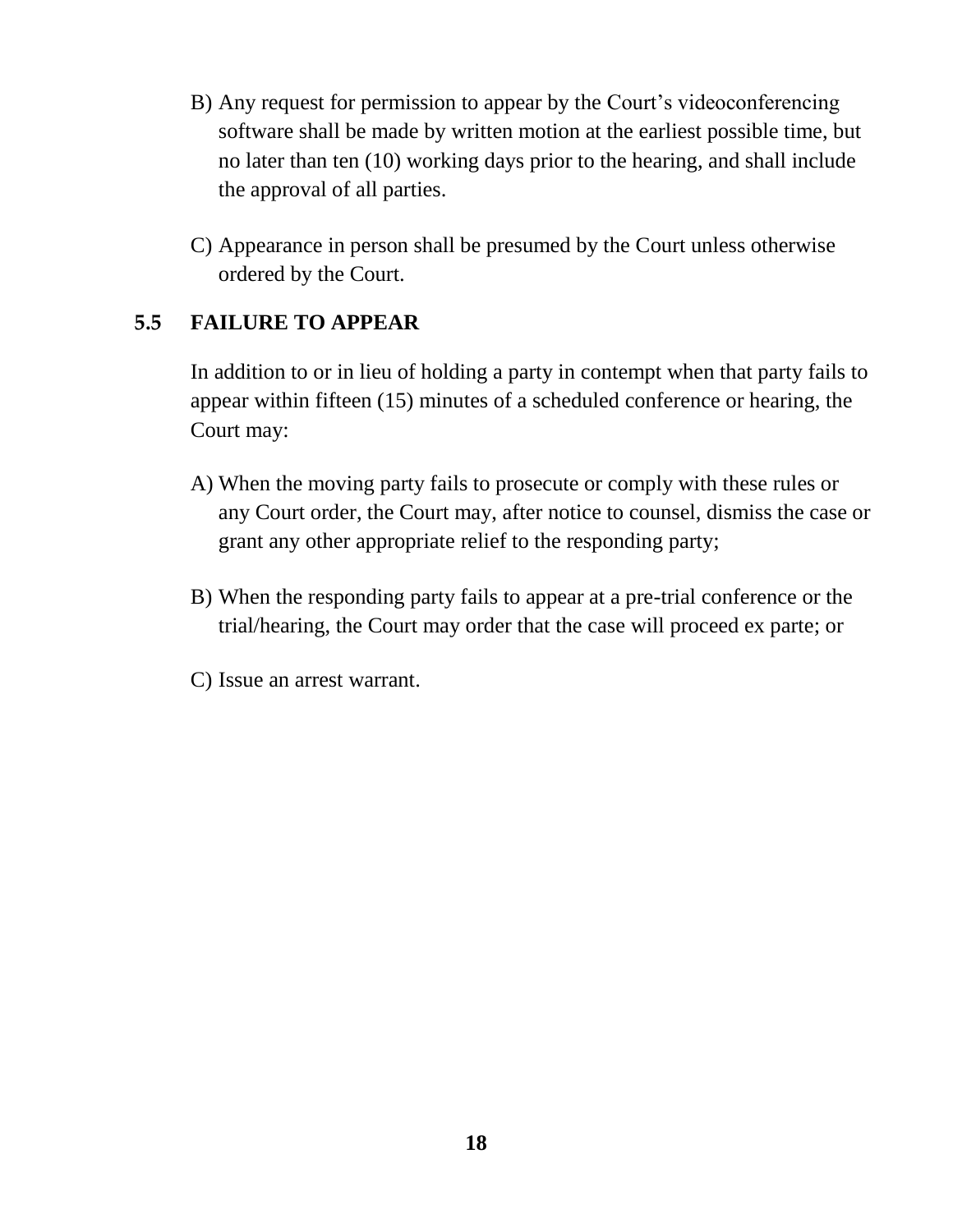## **RULE 6 ALLOCATION OF PARENTAL RIGHTS AND RESPONSIBILITIES**

#### **6.1 ACTIONS INVOLVING MINORS**

Actions for parentage, child support, and contempt for failure to pay child support, in which a parent or an alleged parent is a minor, require the attendance of the minor parent's parent, legal guardian, or custodian at all hearings.

#### **6.2 FILINGS REQUESTING HEARINGS**

- A) An initial filing in a case is a complaint and any additional filings thereafter are motions. All initial filings shall list all parties and their current addresses in the case caption.
- B) All filings must be accompanied by a [UCCJEA,](http://www.co.tuscarawas.oh.us/Courts/media/1692/uccjea.pdf) in accordance with O.R.C. 3127.23(A) and [Confidential Information Page.](http://www.co.tuscarawas.oh.us/Courts/media/1588/confidentialinformationpage.pdf)
- C) All filings must be accompanied by a Request for Service.
- D) If a party's address is unknown then the filing party shall file a Request for Service by Publication and [Affidavit for Service by Publication](http://www.co.tuscarawas.oh.us/Courts/media/1585/publication-affidavit.pdf) stating they cannot obtain an address with due diligence. The Court will publish notice upon the filing of such request accompanied by payment of the required deposit (see Local Rule 2.1).

#### **6.3 FILINGS OF AGREEMENTS**

- A) Filings of agreements shall be by a complaint or a motion with notarized signatures of the parties and counsel of record.
- B) A shared parenting plan or custody agreement shall include the following:
	- 1. Physical living arrangements of the children;
	- 2. Child Support Worksheet, including findings of fact with a schedule for deviation;
	- 3. An agreement to contact CSEA to establish child support;
	- 4. Health insurance coverage and division of uninsured costs;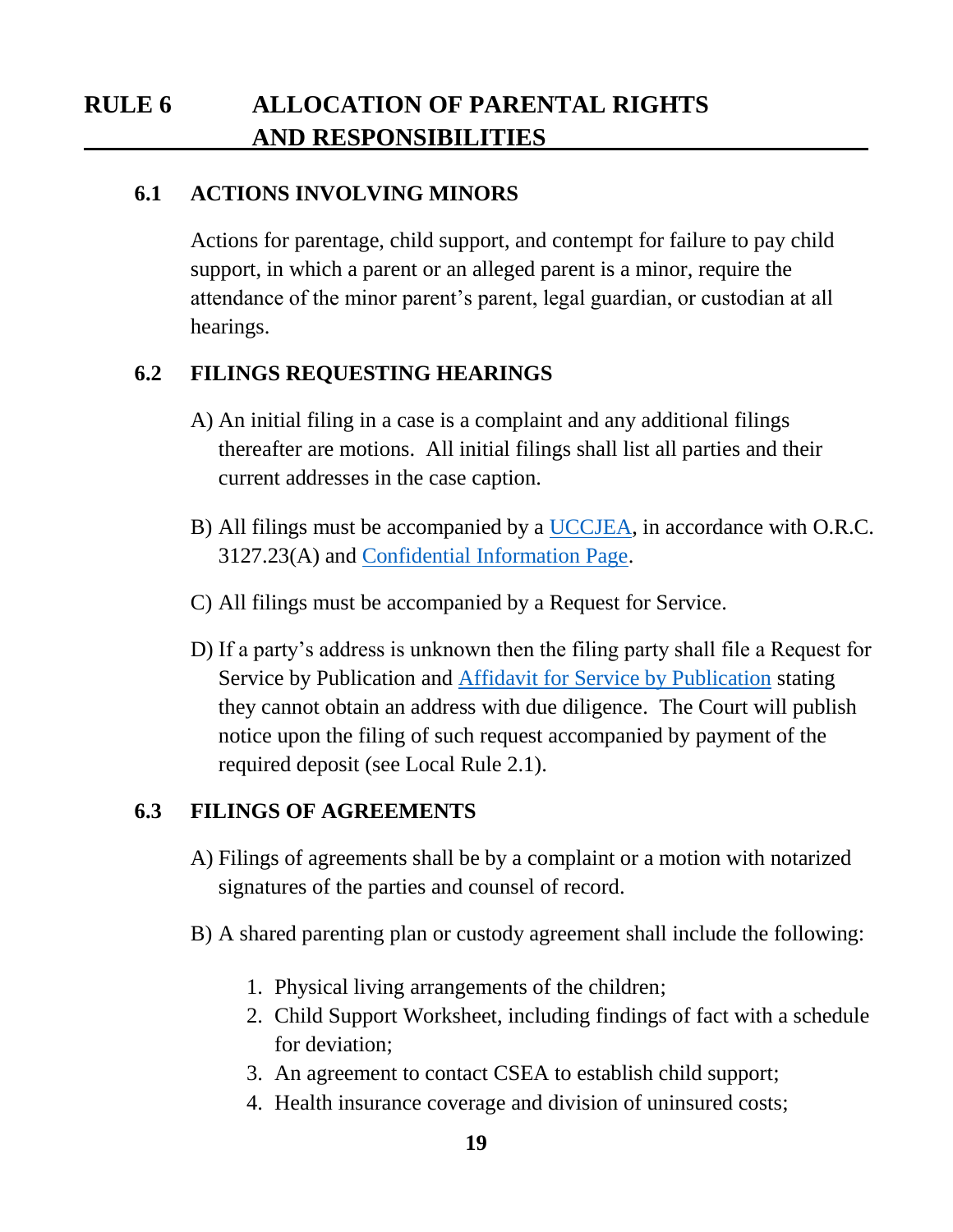- 5. School placement;
- 6. Parenting time schedule;
- 7. A designation of legal custodian if necessary for public assistance or school or upon agreement;
- 8. Parenting Proceeding Affidavit (U.C.C.J.E.A. Affidavit); and
- 9. Allocation of income tax dependency exemption.
- C) The Court may refuse to approve orders which are not, in the Court's opinion, in the best interest of the children.
- D) Settlement agreements shall be filed with the Court within twenty-one (21) days of the hearing, or as otherwise ordered or allowed by the Judge or Magistrate. Failure to file in a timely manner may result in a review hearing to determine the cause for delay and possible sanctions.

## **6.4 CONTEMPT**

The party filing any contempt action shall file therewith an affidavit which shall set forth the claimed reason for the contempt and identify the specific Court order the contemnor has allegedly violated by identifying the filing date of the order and the specific paragraph or section where the order may be found. A copy of the Court order the contemnor has violated shall be attached to the affidavit. If the claim is a failure of payment of support, the affidavit shall include the amount of delinquency claimed. In the event the claim is for failure to pay medical expenses, the affidavit shall include the amount of such medical expenses. The party against whom the contempt action has been filed shall be served with a copy of the affidavit along with the motion for contempt.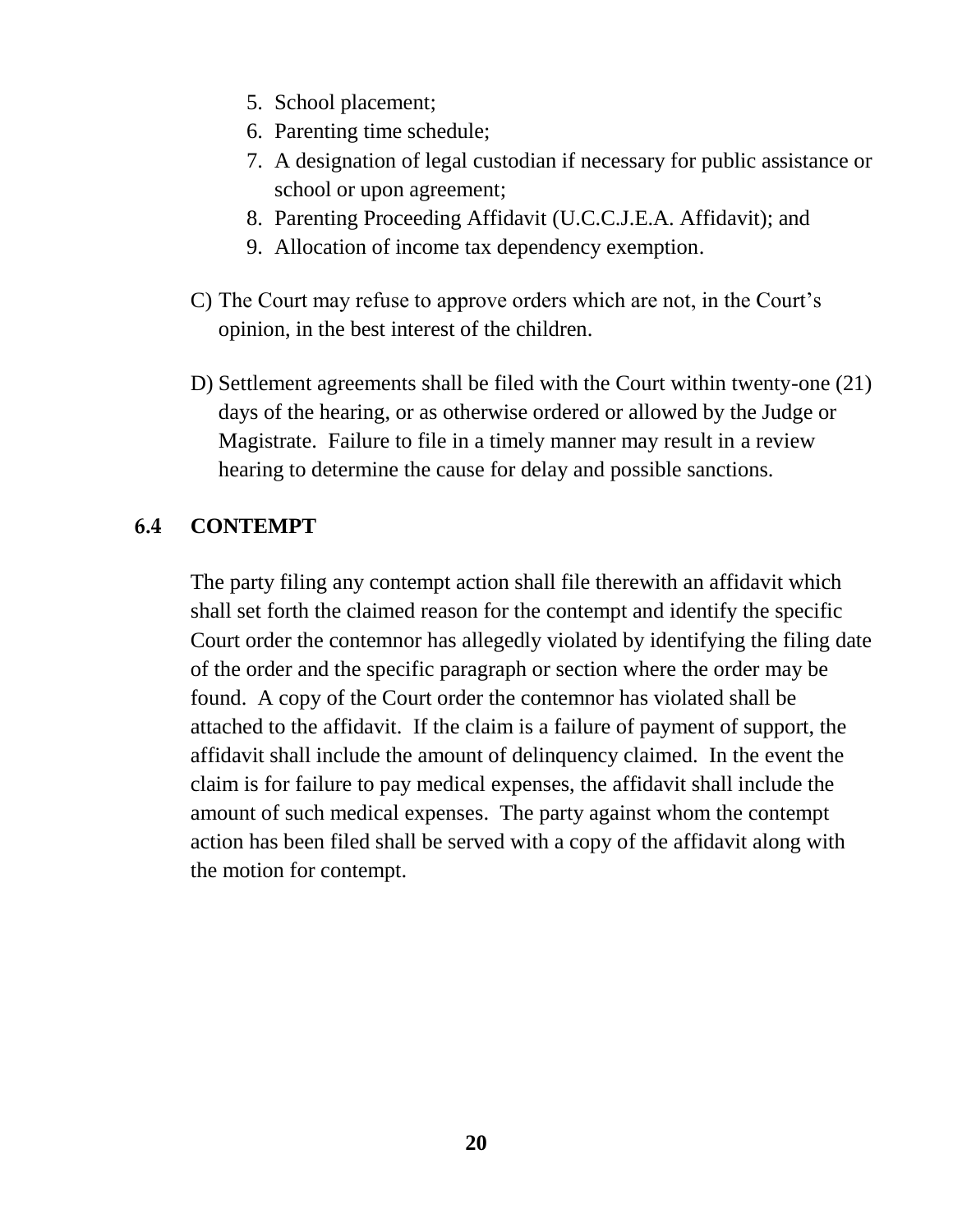## **RULE 7 PARENTING/VISITATION TIME**

The Court has adopted a Standard Parenting Schedule and Rules and a Standard Long Distance Visitation Order which may be adopted or modified at the Court's discretion.

[Standard Parenting Schedule and Rules](http://www.co.tuscarawas.oh.us/Courts/media/1704/standard-parenting-schedule-and-rules-2018.pdf)

[Long Distance Visitation Order](http://www.co.tuscarawas.oh.us/Courts/media/1705/standard-long-distance-visitation-order.pdf)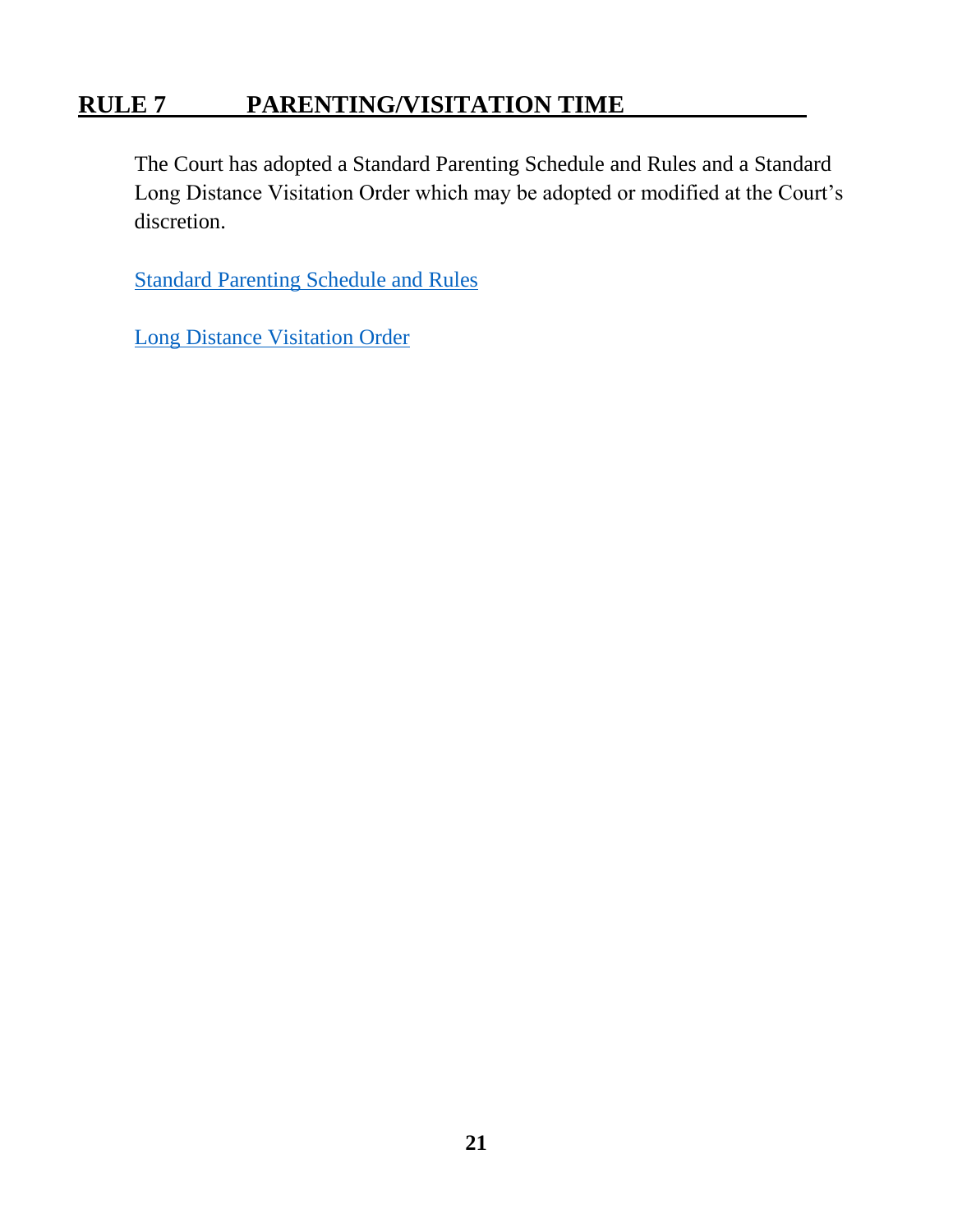## **RULE 8 GUARDIAN AD LITEM**

#### **8.1 APPOINTMENT**

- A) All appointments of a Guardian ad Litem will be in compliance with Rule 48 of the Rules of Superintendence for the Courts of Ohio.
- B) The Court will appoint a Guardian ad Litem when necessary and appropriate to protect the interests of a child or whenever the Court is required to do so by statute.
- C) Appointment may also be made for a person who is older than eighteen years of age who is deemed a child until the person attains twenty-one years of age under Section 2151.011(B)(6) or Section 2152.02(C) of the Ohio Revised Code.
- D) If the Guardian ad Litem finds that a conflict of interest exists with his/her appointment, he/she must file an appropriate motion.
- E) The Court will appoint qualified individuals that have completed the training requirements set forth in Rule 48 (D), (E), and (F) of the Rules of Superintendence for the Courts of Ohio.
	- 1. Special needs of a particular case may be considered in the appointment of a Guardian ad Litem with specialized qualifications or skills.
	- 2. In cases returning to the Court which require a Guardian ad Litem, every effort will be made to ensure the reappointment of the previous Guardian ad Litem to the case, unless otherwise specified by the Court.
- F) An attorney who wishes to serve as Guardian ad Litem and attorney for the ward may be appointed as an explicit dual appointment by the Court, provided no conflict between these roles exists.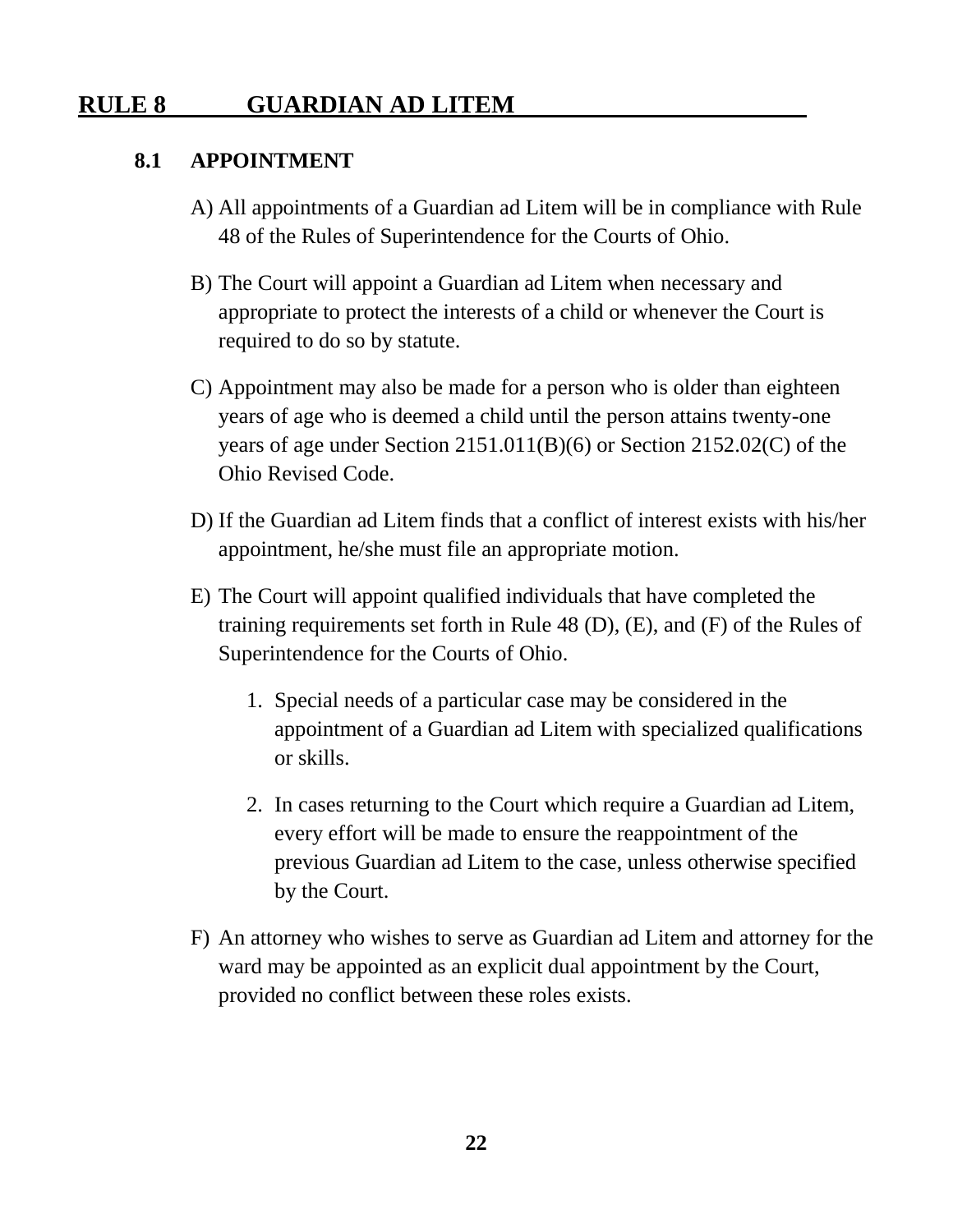- G) Attorneys appointed to serve as Guardians ad Litem shall be compensated at the appointed counsel fee as determined by the Court.
- H) The Court will maintain a list of Guardians ad Litem and may offer appointment on cases in a rotating order. The Guardian ad Litem can deny the appointment to the case, at which time the next person designated in order on the list may be asked to accept the appointment.

#### **8.2 DUTIES**

- A) Comply fully with Rule 48 of the Rules of Superintendence for Ohio Courts.
- B) The duties of a Guardian ad Litem, including Attorney/Guardian ad Litem appointments, conclude 30 days after the case is closed unless otherwise ordered by the Court.
- C) The Guardian ad Litem shall have full access to all Court records, school records, medical records, and Job and Family Services records as ordered by the Court regarding that child or children, including closed prior cases. The Guardian ad Litem will perform whatever functions are necessary to protect the best interests of the child or incompetent adult pursuant to Ohio Revised Code, including subpoenaing and examining witnesses. All costs will be waived for any filings made by a Guardian ad Litem.
- D) If a Guardian ad Litem finds that one or more of the listed duties are impractical or unreasonable to complete, they shall file a preliminary report to the Court regarding the exception to duty which prevents them from completing all aspects of the report and the reasons therefore. The Court will make reasonable efforts to provide service to the parties involved with the case.

#### **8.3 GUARDIAN AD LITEM REPORTS AND RECOMMENDATIONS**

A) Guardians as Litem shall submit their Report and Recommendations no less than seven (7) days prior to any pretrial/trial, unless an exception is made by the Court. The Report and Recommendations will be kept in the confidential section of the case file. The Guardian ad Litem shall file a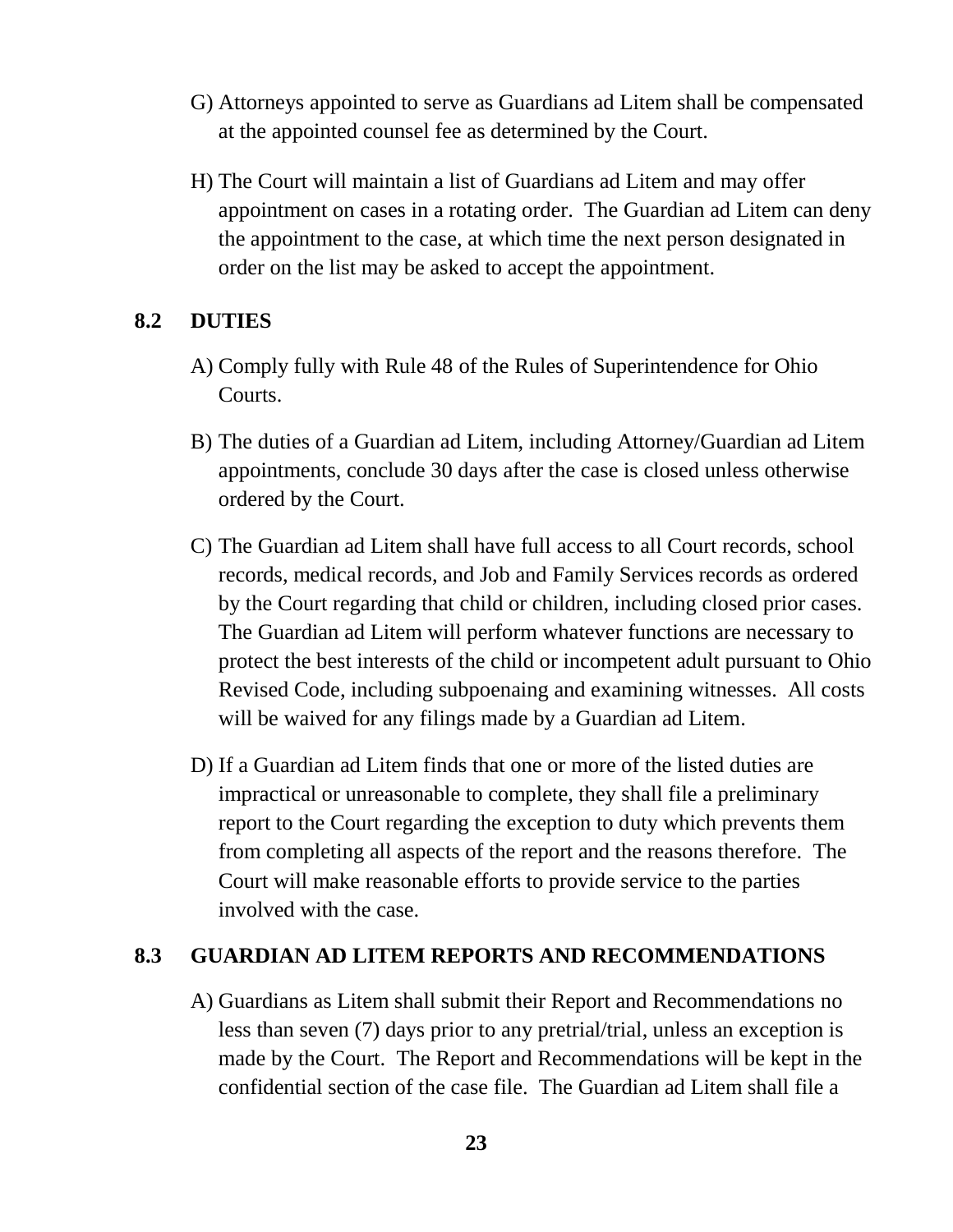Notice of Filing with the Clerk of Juvenile Court at this time, and serve all parties and counsel of record with a copy of the same.

B) Pursuant to Sup. Rule 48.06(A)(2) effective immediately all reports shall include the following warning:

"*The guardian ad litem report shall be provided to the court, unrepresented parties, and legal counsel. Any other disclosure of the report must be approved in advance by the court. Unauthorized disclosure or distribution of the report may be subject to court action, including the penalties for contempt, which include fine and/or incarceration.*"

C) All reports shall include the following statement, in addition to the above warning:

"*Unauthorized disclosure or distribution of the report includes, but is not limited to, posting all or any portion of the report on social media and/or providing copies of all or any portion of the report to someone other than the parties of this case.*"

## **8.4 QUALIFICATIONS**

- A) A Guardian ad Litem shall successfully complete the pre-service training course and annually complete a minimum of three (3) hours of in-service continuing education training, as set forth in Rule 48(E) of the Rules of Superintendence for Courts in Ohio.
- B) An attorney who wishes to serve as a Guardian ad Litem shall meet all the requirements to be a Guardian ad Litem as outlined above and shall be duly licensed to practice law in the State of Ohio.
- C) In order to be considered on the Court's Guardian ad Litem appointment list, the applicant or attorney shall do the following:
	- 1. Complete and submit a resume outlining education, training, and expertise demonstrating the person's ability to successfully perform the responsibility of Guardian ad Litem;
	- 2. Complete a BCI background check;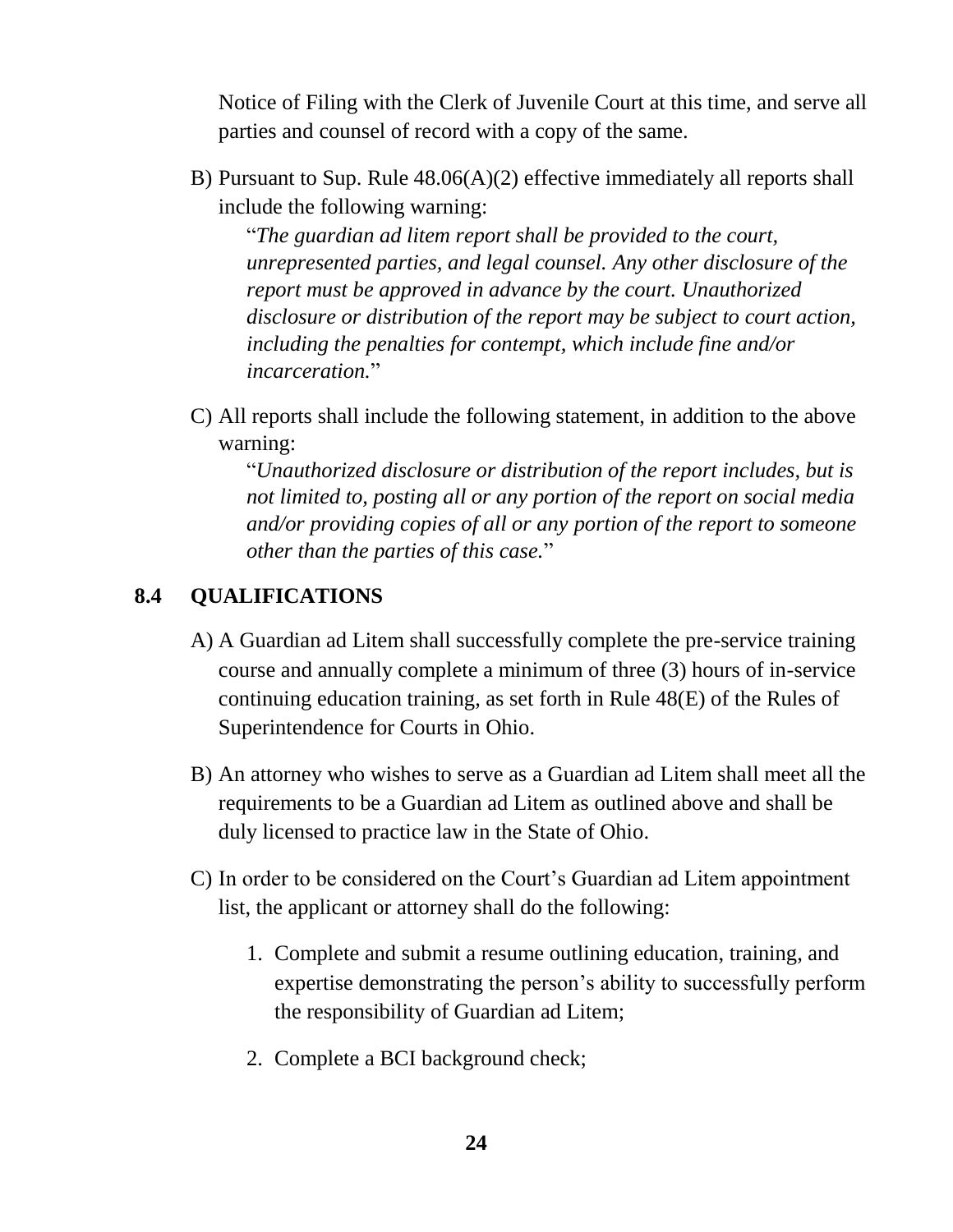- 3. Provide copies of training certificates that will be maintained by the Court to document certification standards that said Guardian ad Litem has completed educational requirements as set forth by Rule 48 of the Rules of Superintendence for Ohio Courts.
- 4. At the Court's own discretion, applicants and attorneys may be required to participate in an interview and/or provide additional qualifying information.
- 5. At the Court's own discretion, the Court may limit the number of Guardian ad Litem investigator positions to be considered and maintained on the Court's appointment list.
- D) Based upon review of the criteria listed in Local Rule 8.3(C) 1-5, the Court may add the applicant or attorney to the Court's appointment list.
- E) In order to be maintained on the Court's Guardian ad Litem appointment list, the applicant or attorney shall provide updated training certificates annually and certify, in writing, that they are unaware of any circumstances that would disqualify them from serving as Guardian ad Litem.
- F) Guardian ad Litem appointments shall be reviewed on an annual basis by the Court to determine qualification to remain on the appointment list. Criteria for removal may include, but is not limited to, the following: not performing the duties as outlined in this Court's rules or Rule 48 of the Rules of Superintendence for Ohio Courts; not meeting continuing educational requirements; committing a criminal offense; or for any other factor which the Court believes may hinder the effectiveness or ability to complete the assignment as Guardian ad Litem.
- G) Any Guardian ad Litem may be removed from the Court's appointment list at their own request. The Court may, in its own discretion, remove any Guardian ad Litem from the Court's appointment list at any time.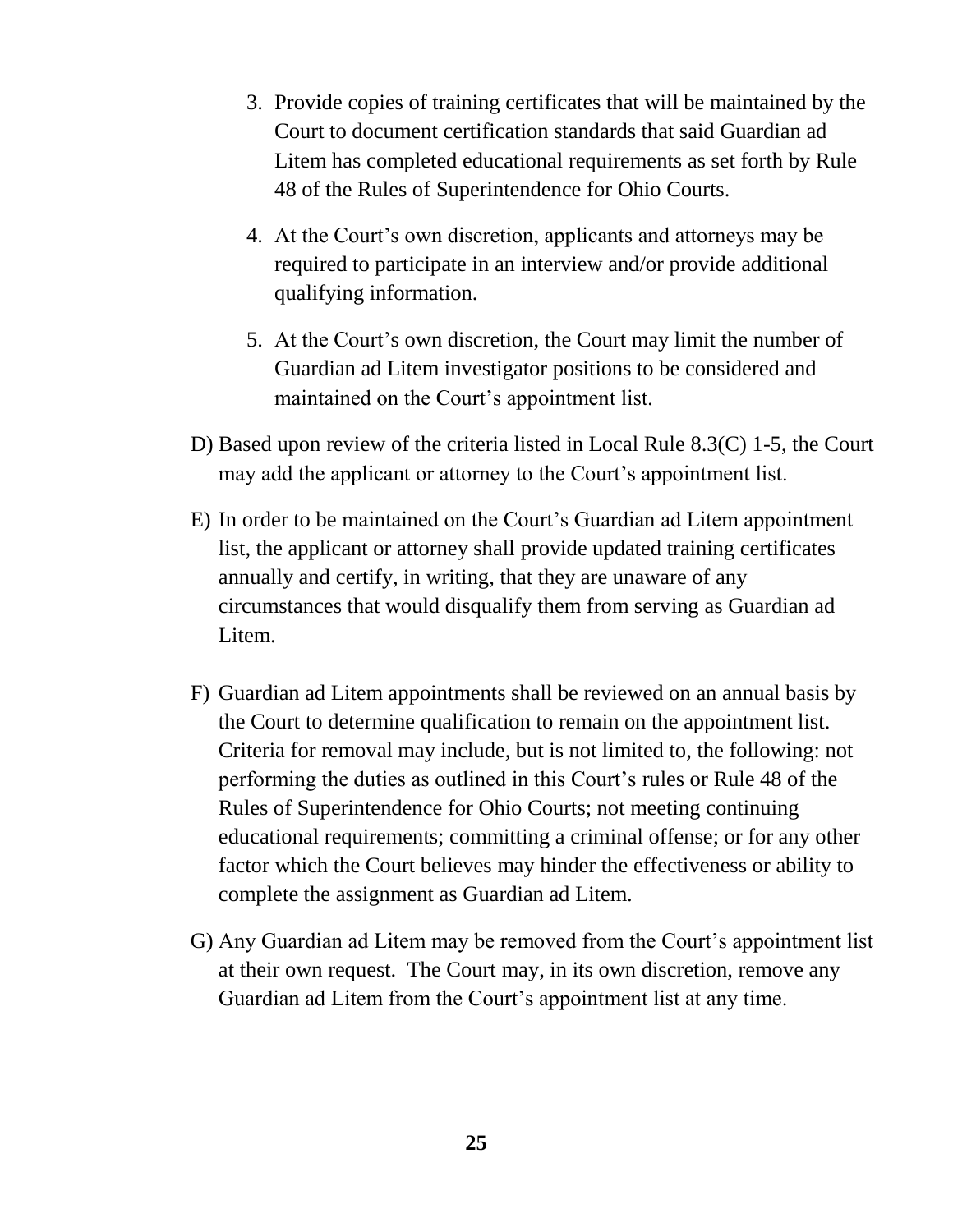## **8.5 GRIEVANCE PROCEDURE**

- A) It is the goal of the Tuscarawas County Juvenile Court to resolve problems and grievances regarding a Guardian ad Litem fairly and promptly and as soon as is reasonable. When a parent, family member, attorney, professional, or any other person has a grievance or concern about a Guardian ad Litem, that person shall try first to resolve the issue with the Guardian ad Litem directly.
- B) If such effort is unsuccessful or impractical, the person shall utilize a formal process by outlining concerns in writing and presenting these to the Court for review by the Juvenile Judge.
	- 1. Comments or complaints regarding the performance of a Guardian ad Litem appointed pursuant to Ohio Superintendence Rule 48 shall be in writing and shall be directed to the Court's Administrative Assistant, Tuscarawas County Court of Common Pleas, Probate and Juvenile Division.
	- 2. A copy of written comments and complaints submitted to the Court shall be provided to the Guardian ad Litem who is the subject of the complaint or comment. The Administrative Assistant shall forward any comments and complaints to the Juvenile Judge for consideration and appropriate action.
	- 3. If no resolution is reached regarding the dispute, the Juvenile Judge shall resolve the dispute and the finding shall be final.
	- 4. The Administrative Assistant shall maintain a written record in the Guardian ad Litem's file regarding the nature and disposition of any comment or complaint and shall notify the person making the comment or complaint and the subject Guardian ad Litem of the disposition.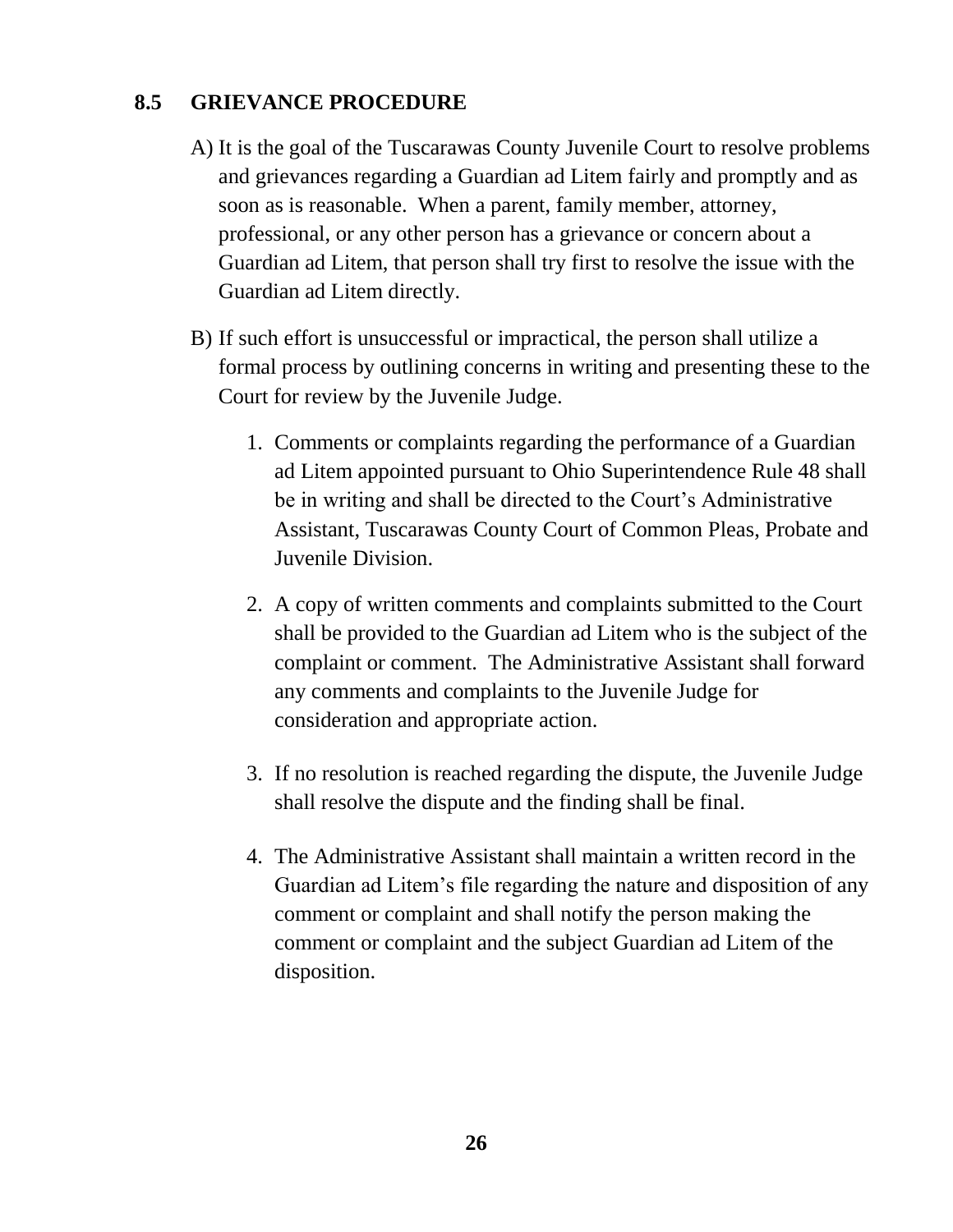## **RULE 9 TRAFFIC**

#### **9.1 TRAFFIC VIOLATIONS BUREAU**

Pursuant to Ohio Traffic Rule 13.1, there is hereby established a traffic violations bureau for juvenile traffic offenders to be operated in the manner prescribed by Ohio Traffic Rules 13, 13.1, and as prescribed herein. The Juvenile Judge shall serve as violations clerk, and shall appoint deputy clerks to conduct the business of said bureau as necessary. The violations bureau shall accept proof of insurance (if not shown at the time of violation), waiver of trial/plea of admission, and payment of fines and costs for offenses within its authority.

- A) Juvenile traffic offenses that may be disposed of by said violations bureau may include non-moving violations such as expired tags, seat belt violations, and other minor moving and non-moving violations at the discretion of the Court except:
	- 1. An offense listed in Traffic Rule  $13(B)(1)$  to (5) and (7) to (9);
	- 2. A second or subsequent moving offense;
	- 3. An offense that involves an accident; and
	- 4. A 16-year-old traffic violator who is within the first six months of receiving their driver's license.
- B) A defendant charged with an offense that the Court has decided to include in the violations bureau shall not be required to appear at an arraignment hearing if a signed waiver of trial/plea of admission, proof of insurance (if not shown at the time of violation), and full payment of fines and costs assessed are received at the Court prior to the scheduled Court appearance. Payment shall be in the form of cash, check, money order or credit card (subject to processing fees).
- C) All cases processed in the violations bureau shall be numbered and recorded for identification and statistical purposes. In any statistical reports required by law, the number of cases disposed of by the violations bureau shall be listed separately from those disposed in open Court.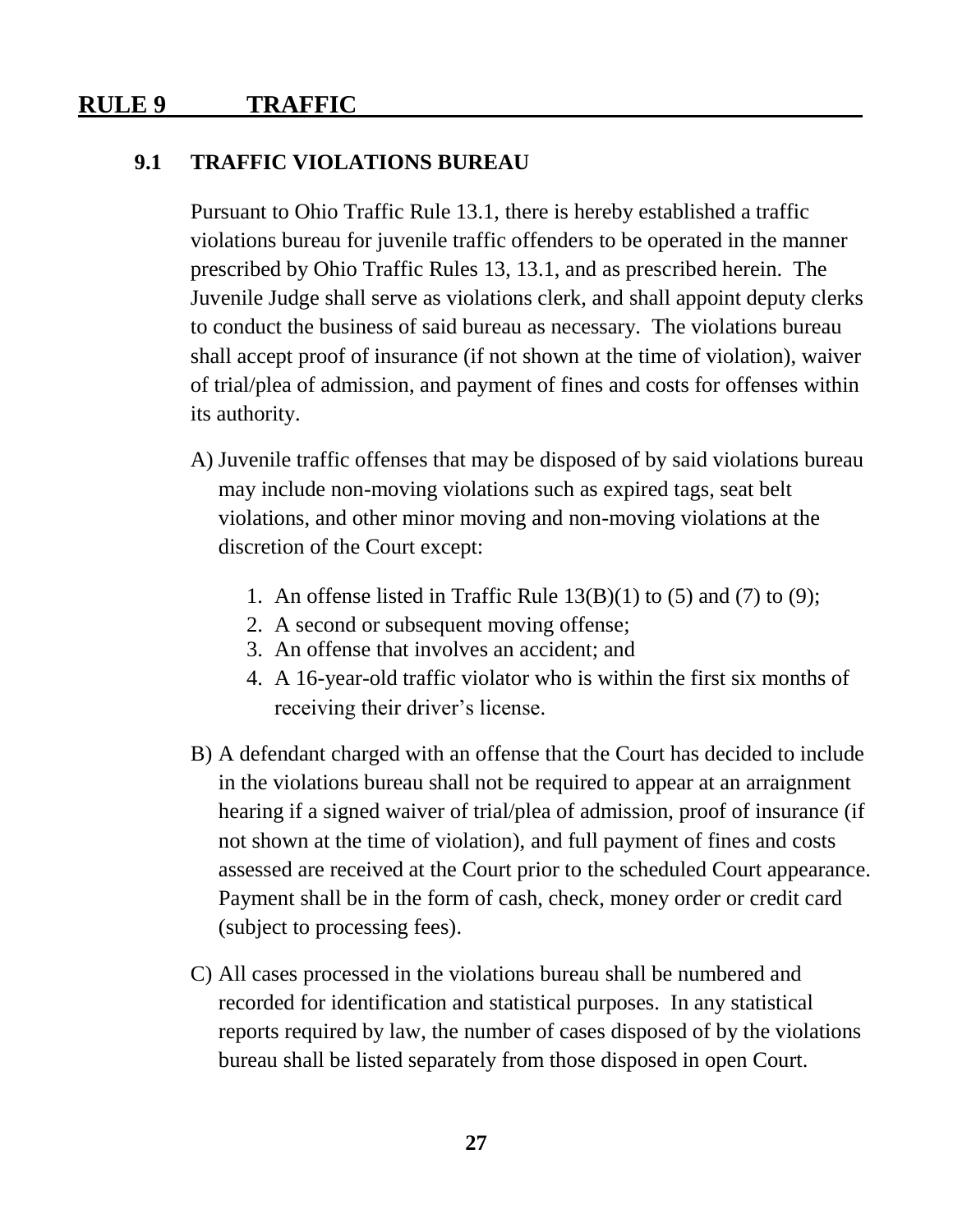## **9.2 USE OF ELECTRONICALLY PRODUCED TRAFFIC TICKET**

The use and filing of a ticket that is produced by computer or other electronic means is hereby authorized in the Tuscarawas County Juvenile Court. The electronically produced ticket shall conform in all substantive respects to the Ohio Uniform Traffic Ticket. If an electronically produced ticket is issued at the scene of an alleged offense, the issuing officer shall provide the defendant with a paper copy of the ticket.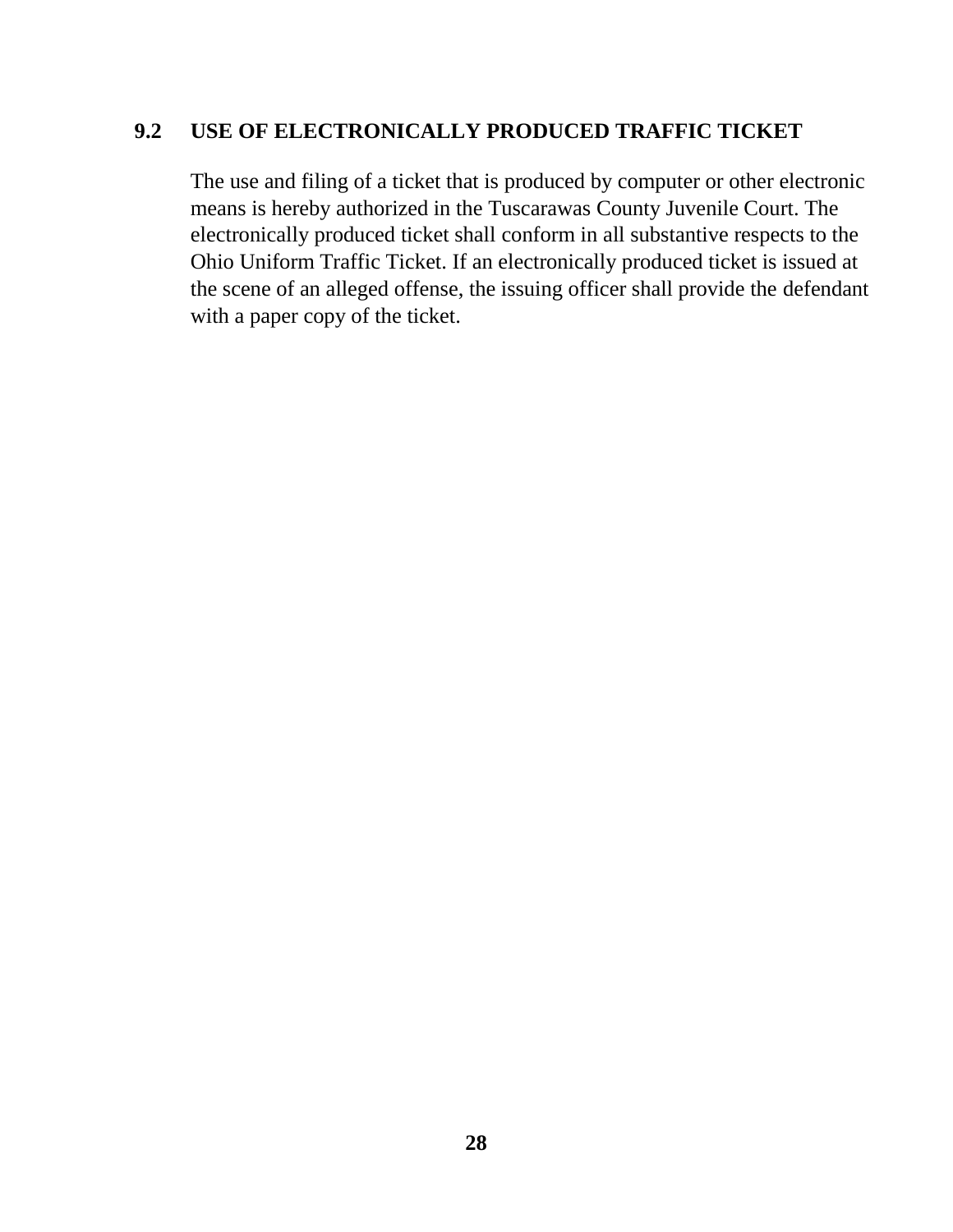## **RULE 10 SEALING AND EXPUNGEMENT OF RECORDS**

In most cases, application may be made to the Tuscarawas County Juvenile Court for an order to seal a juvenile record, or to expunge the record under Section 2151.358 of the Ohio Revised Code.

#### **10.1 SEALING**

- A) The Court shall consider sealing of juvenile records upon application, or upon the Court's own motion, at any time six months after one of the following:
	- 1. The termination of any Court order made in relation to the adjudication;
	- 2. The unconditional discharge of the person from the Ohio Department of Youth Services or other institution or facility; or
	- 3. The Court enters an order determining that the child is no longer a juvenile offender registrant.
- B) To seal a juvenile record means to have the record removed from the main file of similar records and to have it secured by the Court in a separate file that contains only sealed records accessible only to the Juvenile Court, as defined in Section 2151.355(B) of the Ohio Revised Code.
- C) Cases adjudicated delinquent for committing aggravated murder, murder, or rape shall not be sealed, as outlined in Section 2151.356(A). Cases adjudicated delinquent for committing sexual battery or gross sexual imposition may be considered for sealing, pursuant to Section 2151.356 of the Ohio Revised Code.
- D) No fee shall be charged for any person applying to have their records sealed, pursuant to Section 2151.356(C)(1) of the Ohio Revised Code.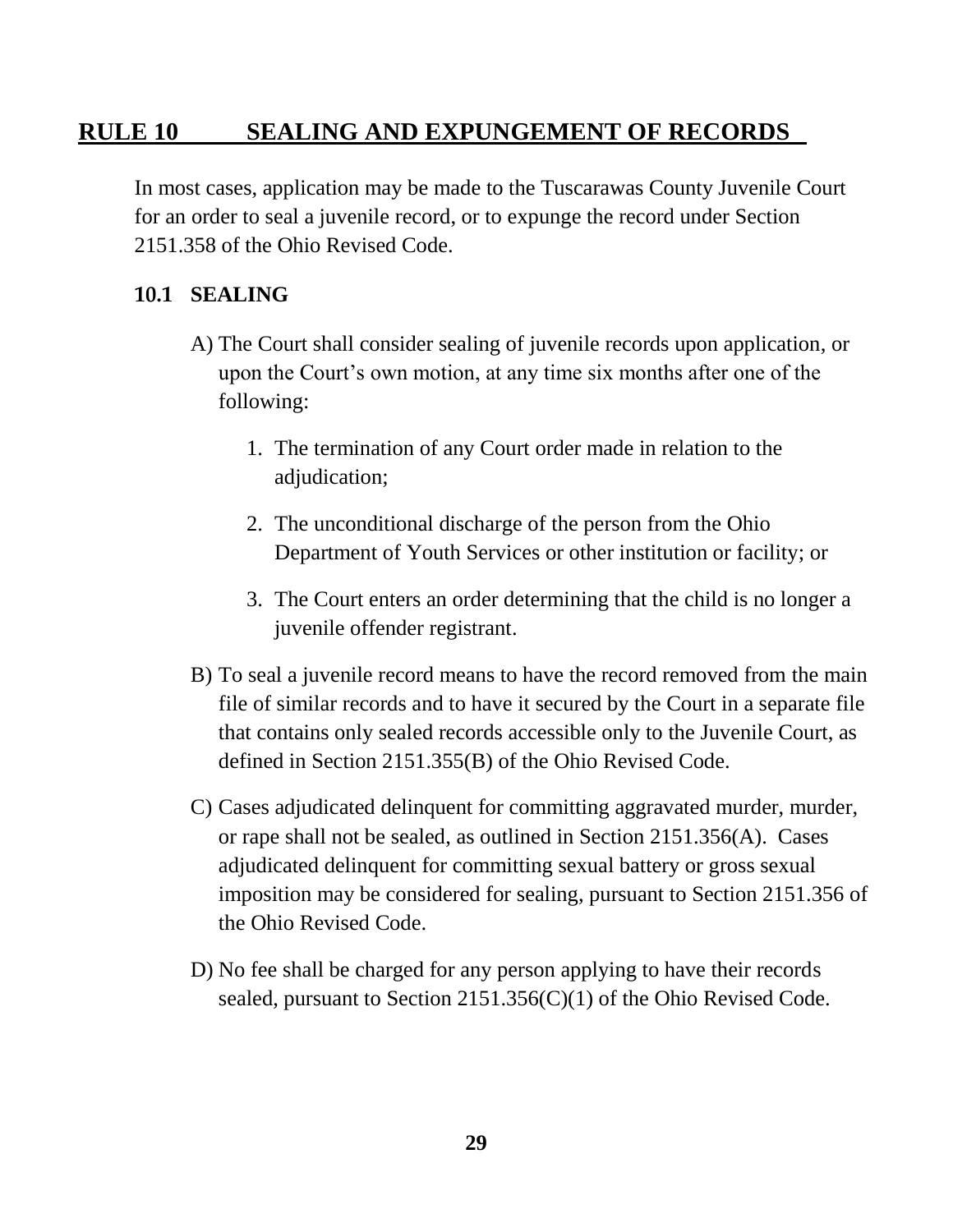#### **10.2 EXPUNGEMENT**

- A) The Court must expunge all sealed records either five years from the date of sealing or five years from the juvenile reaching age 23, whichever comes first. After the record has been sealed, application may be made for earlier expungement. If the Prosecutor's Office files a response that objects to the expungement of the record, the Court must conduct a hearing before the record may be expunged, as defined in Section 2151.358 of the Ohio Revised Code.
- B) To expunge the record means to destroy, delete, and erase the record, as appropriate for the record's physical or electronic form or characteristic, so that the record is permanently irretrievable as defined in Section 2151.355(A) of the Ohio Revised Code.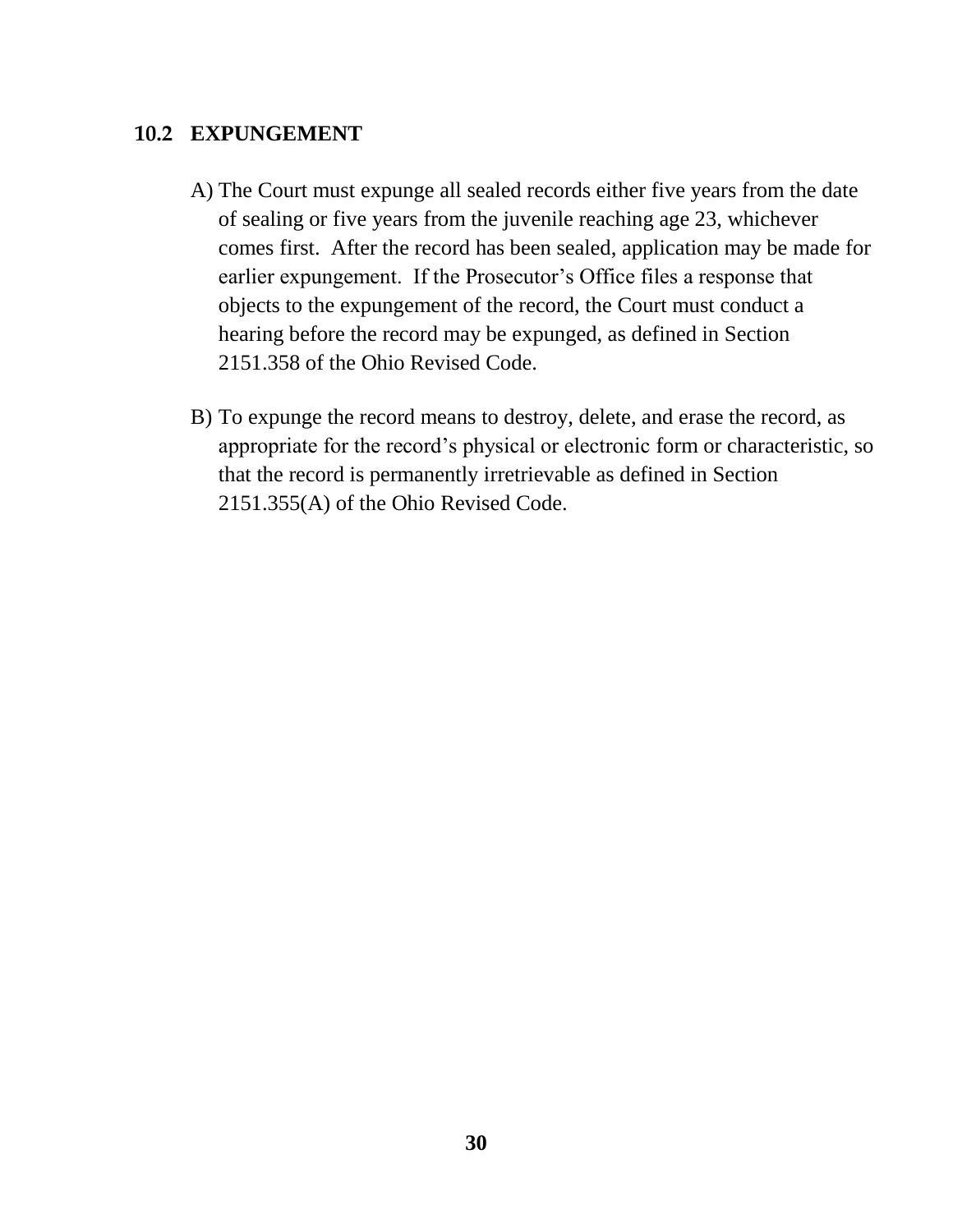## **RULE 11 JURY MANAGEMENT**

The Tuscarawas County Court of Common Pleas General Trial Division Local Rules, as they relate to juries, shall apply to proceedings in the Juvenile Division, except to the extent that by their nature they would be clearly inapplicable.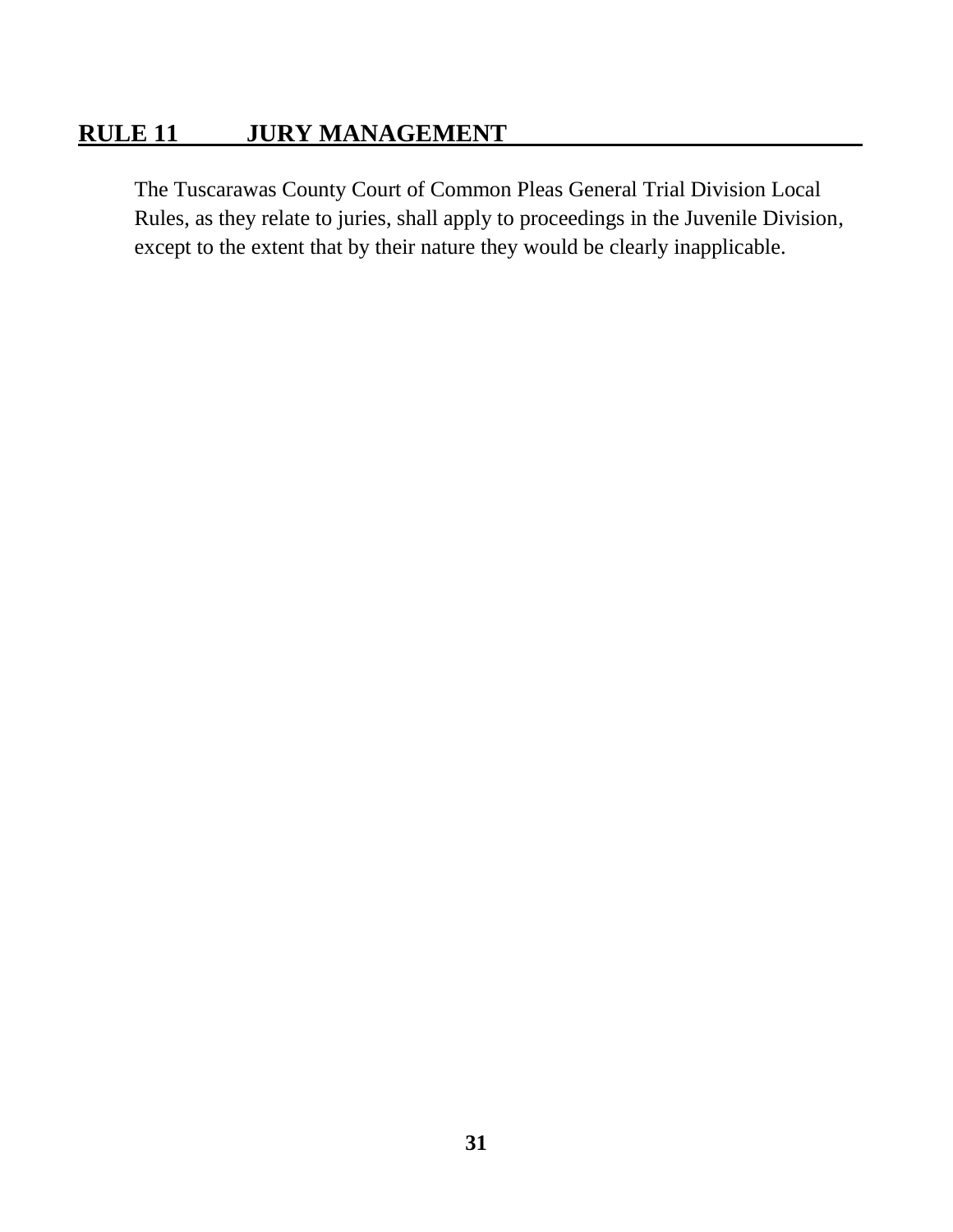The Court shall follow all provisions of O.R.C. 2151.34, and has adopted forms as prescribed by the Supreme Court of Ohio, for the filing of Civil Protection Orders involving juveniles. These forms are available on the Supreme Court of Ohio website or in person at the Tuscarawas County Juvenile Court, 101 East High Avenue, Room 208, New Philadelphia, Ohio or the Tuscarawas County Prosecutor's Office, 125 East High Avenue, New Philadelphia, Ohio, during normal business hours.

## **12.1 FILING OF PETITIONS**

- A) All petitions filed with the Court shall be filed by an adult seeking relief on behalf of a minor, as outlined in O.R.C. 2151.34(C).
- B) Information contained in the petition must include the nature of the allegation, the type of relief sought, the extent to which the respondent presents a continuing danger, and any other information which may be helpful to the Court in making a determination whether to grant a temporary or full protection order.

#### **12.2 COURT HEARINGS/NOTICES**

- A) The Court shall decide within 24 hours, or no later than the next Court day, whether to grant the petition for a temporary protection order at an ex parte hearing. If necessary, the Court will set further hearings to make a determination whether to grant the full protection order. All hearing date timelines shall adhere to the guidelines established in O.R.C. 2151.34.
- B) All notices of hearings, data input into the National Crime Information Center, and enforcement of the valid protection orders shall be made by local law enforcement.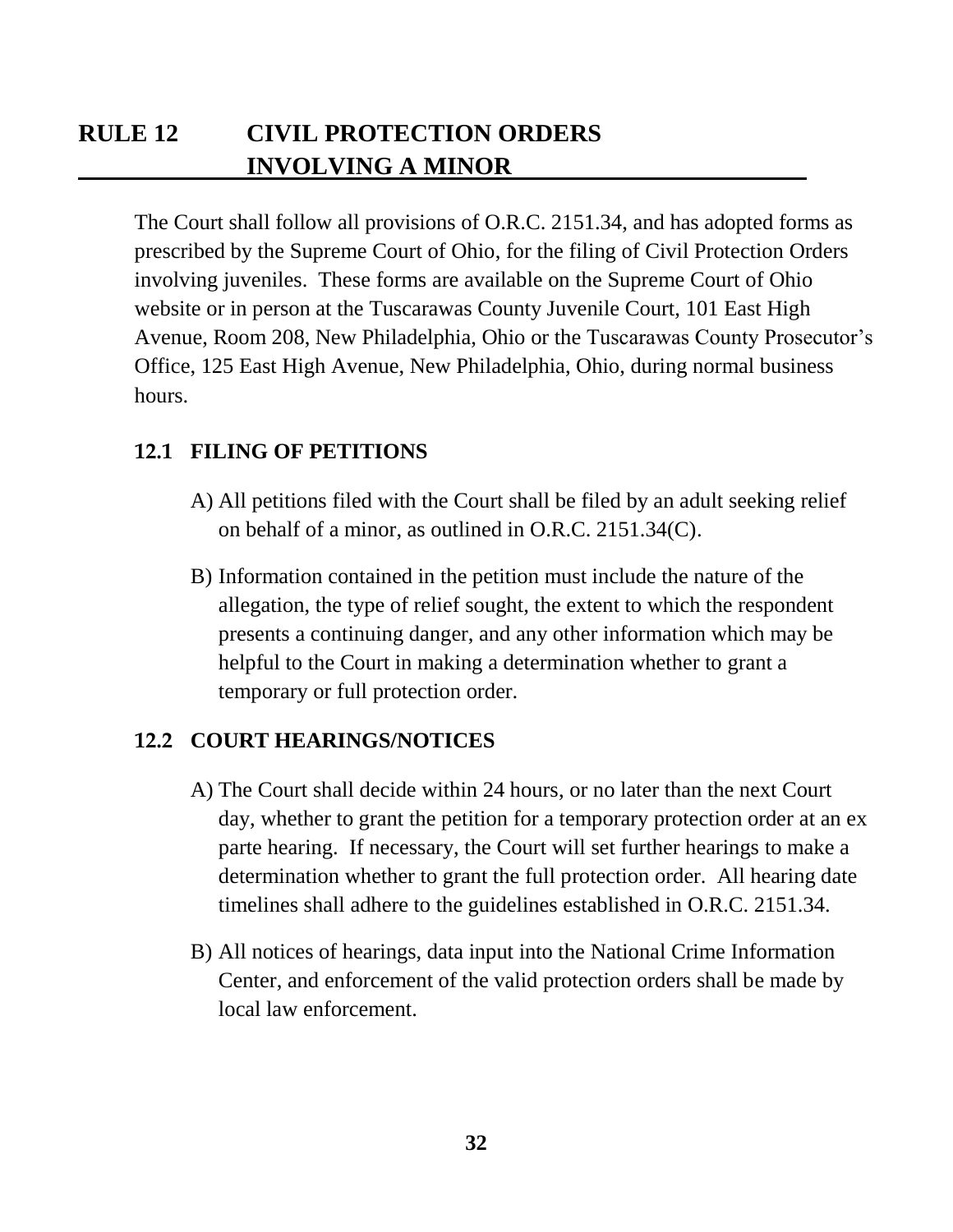## **12.3 RECORDS**

A) The Court shall maintain a registry of certified copies of protection orders involving a minor from this county as well as from other counties, if they have been registered with this Court.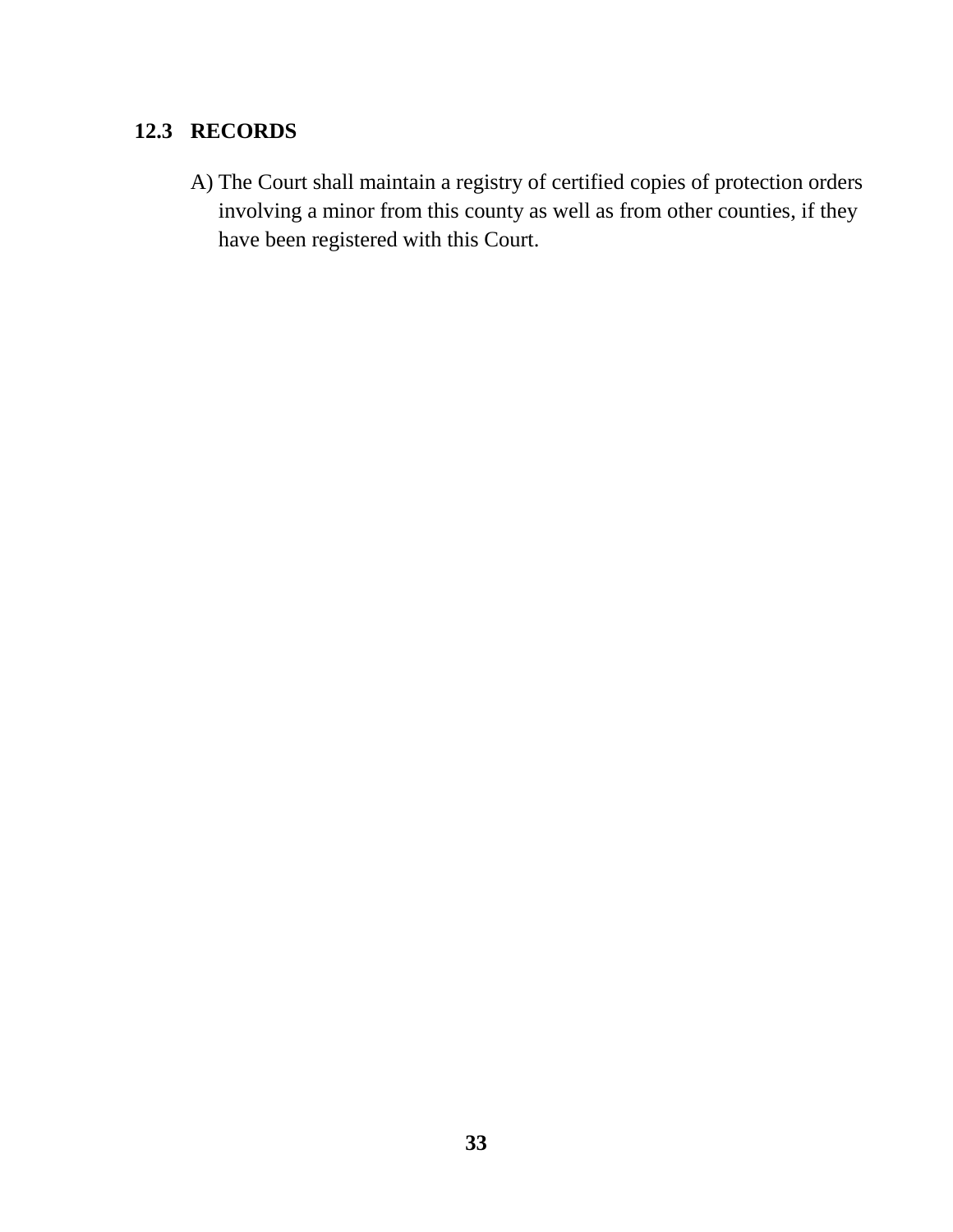## **RULE 13 COMPETENCY PROCEEDINGS**

The purpose of this rule is to expedite proceedings under Sections 2152.51 to 2152.59 of the Ohio Revised Code, to ensure that proper notice of competency hearings is provided to the appropriate persons, and to ensure that any proceedings on the underlying complaint are stayed pending the determinations under these sections.

#### **13.1 EXPEDITED HEARINGS**

Competency proceedings shall be scheduled and heard on an expedited basis. Hearings in juvenile competency proceedings shall be held in strict compliance with applicable deadlines as established by statute.

#### **13.2 NOTICE**

Upon the conclusion of each hearing, the Court shall provide written notice to the prosecuting attorney, the child's attorney, and the child's parent, guardian, or custodian of the date, time, and place of the next scheduled hearing. Mailed notice shall not be required for any party or other individual designated in this rule to whom notice of the next hearing was provided in writing upon the conclusion of the immediately preceding hearing.

#### **13.3 STAY OF PROCEEDINGS**

Upon the filing of a motion for a determination regarding a child's competency, or upon the Court's own motion, the Court shall stay all delinquency proceedings pending a determination of competency. If the Court determines that the child is not competent but could likely attain competency, the Court order staying the delinquency proceedings shall remain in effect until such time as the child attains competency or the proceedings are dismissed.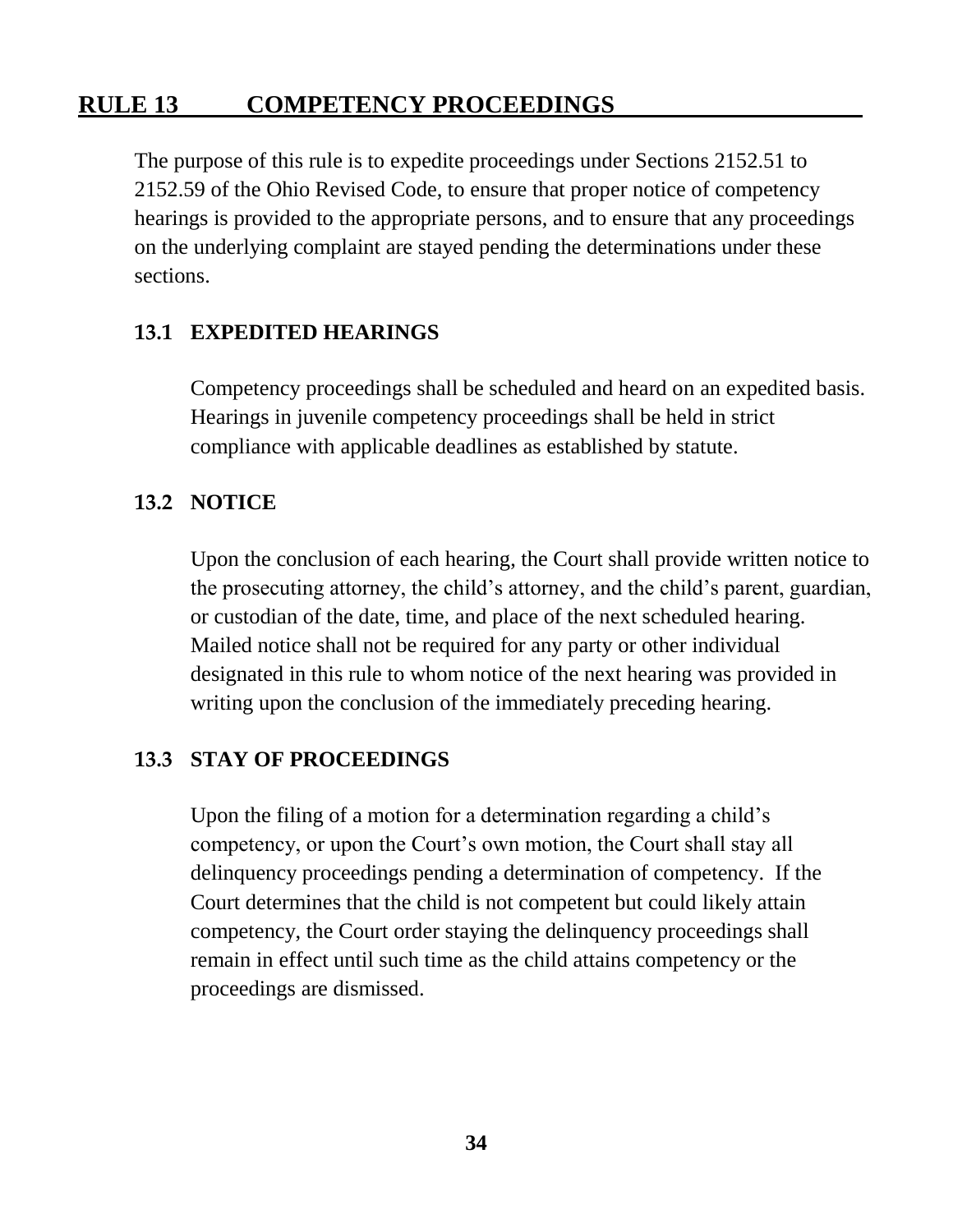## **RULE 14 USE OF RESTRAINTS**

#### **14.1 USE OF RESTRAINTS ON JUVENILES**

- A) Physical restraints shall be removed from a juvenile prior to the commencement of a proceeding unless the judge or magistrate before whom the juvenile is appearing determines on the record, after providing an opportunity to be heard, that restraints are necessary because of either of the following:
	- 1. The juvenile presents a current and significant threat to the safety of the juvenile or another; or
	- 2. There is a significant risk that the juvenile will flee the courtroom.
- B) In addition, the court must find there are no less restrictive alternatives to restraints that will alleviate either of the above, including, but not limited to, the presence of court personnel, law enforcement officers or bailiffs.
- C) The Court shall provide the juvenile, or any other party as defined in Juv. R. 2(Y), an opportunity to be heard before the court orders the use of restraints on a juvenile during a particular court proceeding. The juvenile shall remain in restraints during this hearing to determine the necessity of the use of physical restraints in further court hearings.
- D) If restraints are ordered on a juvenile pursuant to this rule, the judge or magistrate shall make written findings of fact in support of the order.
- E) Any restraint ordered herein shall be the least restrictive necessary to meet the risk requiring the restraint and any restraint shall not unnecessarily restrict the movement of the juvenile's hands.
- F) Nothing in this rule shall prohibit a deputy or other court personnel from immediately restraining a juvenile during a court hearing should the juvenile's behavior suddenly become disruptive to the extent that restraining the juvenile is necessary to maintain the safety of the juvenile, court personnel or the public.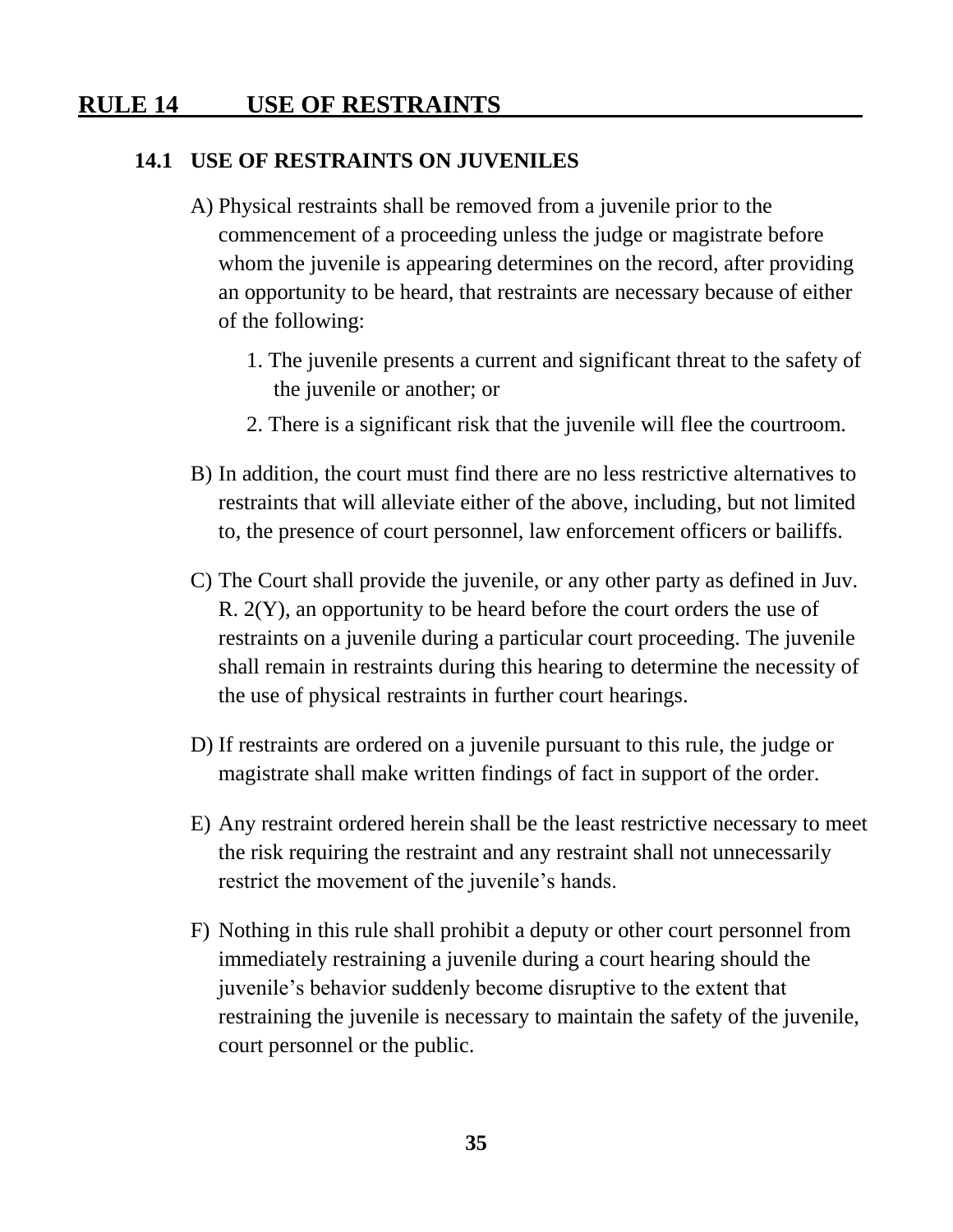#### **15.01 MEDIATION – GENERAL INFORMATION**

This Local Rule incorporates by reference R.C. § 2710 "Uniform Mediation Act" (UMA), § 3109.052, Mediation of Differences as to the Allocation of Parental Rights and Responsibilities and Rule 16 of the Supreme Court of Ohio Rules of Superintendence.

#### **A. Mediation Defined**

Mediation is any process in which a neutral third party, the Mediator, helps the parties communicate and negotiate with each other to help them reach a voluntary agreement regarding their dispute.

Statements made by the Mediator shall not be construed as giving legal advice.

#### **B. Communication Defined**

Mediation communications are oral or written statements and may be verbal or nonverbal. Statements are considered mediation communications if they are made during a mediation conference, or before or after the mediation conference if they are made for purposes connected with the mediation, including considering, conducting, participating in, initiating, continuing, or reconvening a mediation conference.

#### **C. Program Summary**

The Court provides in-house mediation services for cases involving allocation of parental rights and responsibilities and division of parenting time at no cost to the parties beyond the initial filing fee. In the event that the Court's mediation program has a conflict, the Court may appoint an outside mediator and would direct the payment of costs to one or both parties.

#### **D. Qualifications of Mediators**

The minimum qualifications of mediators shall be those established by the Supreme Court of Ohio. This Court may establish additional minimum qualifications that are not inconsistent with the qualifications established by the Supreme Court of Ohio.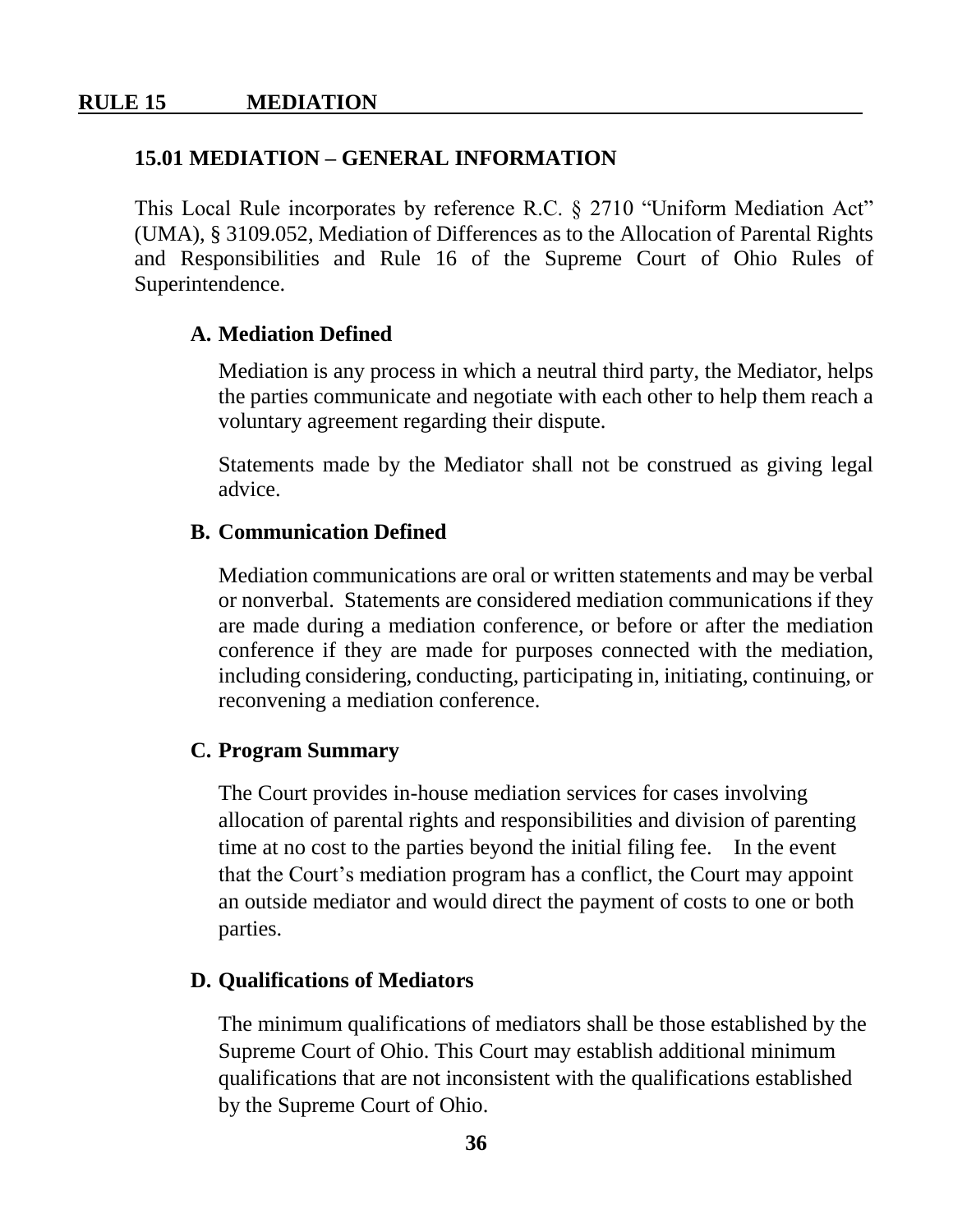Mediators shall follow the "Core Values of Mediation" as approved by the Supreme Court Dispute Resolution Sanction.

Mediators of Juvenile Court cases shall comply with the Model Standards of Practice for Family and Divorce Mediations.

## **RULE 15.02 – PRIVILEGE V. CONFIDENTIALITY**

Mediation communications are privileged as described in R.C. Chapter 2710 Ohio Uniform Mediation Act. If the parties believe that confidentiality beyond the scope of privilege is necessary, they may sign a written confidentiality agreement prior to the mediation. Except where otherwise required by law, the mediator shall keep all mediation communications confidential unless all mediation participants and the mediator have consented to disclosure. All disclosures by the mediator shall be in compliance with R.C. 3109.052 and R.C. 2710.03 – 2710.05.

## **There are no privileges to mediation communications if any of the following apply:**

- 1. The terms of an agreement are contained in a signed written agreement;
- 2. The communication is available to the public under R.C. 149.43;
- 3. The communication involves an imminent threat or a statement of a plan to inflict bodily injury or commit a crime of violence;
- 4. The communication is sought to prove or disprove a claim of professional misconduct or malpractice;
- 5. The communication is used to plan, attempt to commit, commit a crime, or conceal an ongoing crime;
- 6. The communication is required to be disclosed under R.C. 2921.22: Duty to report a felony;
- 7. The communication is used to prove or disprove a claim of abuse or neglect; or
- 8. The communication is perceived by an attorney mediator as professional misconduct by an attorney participant.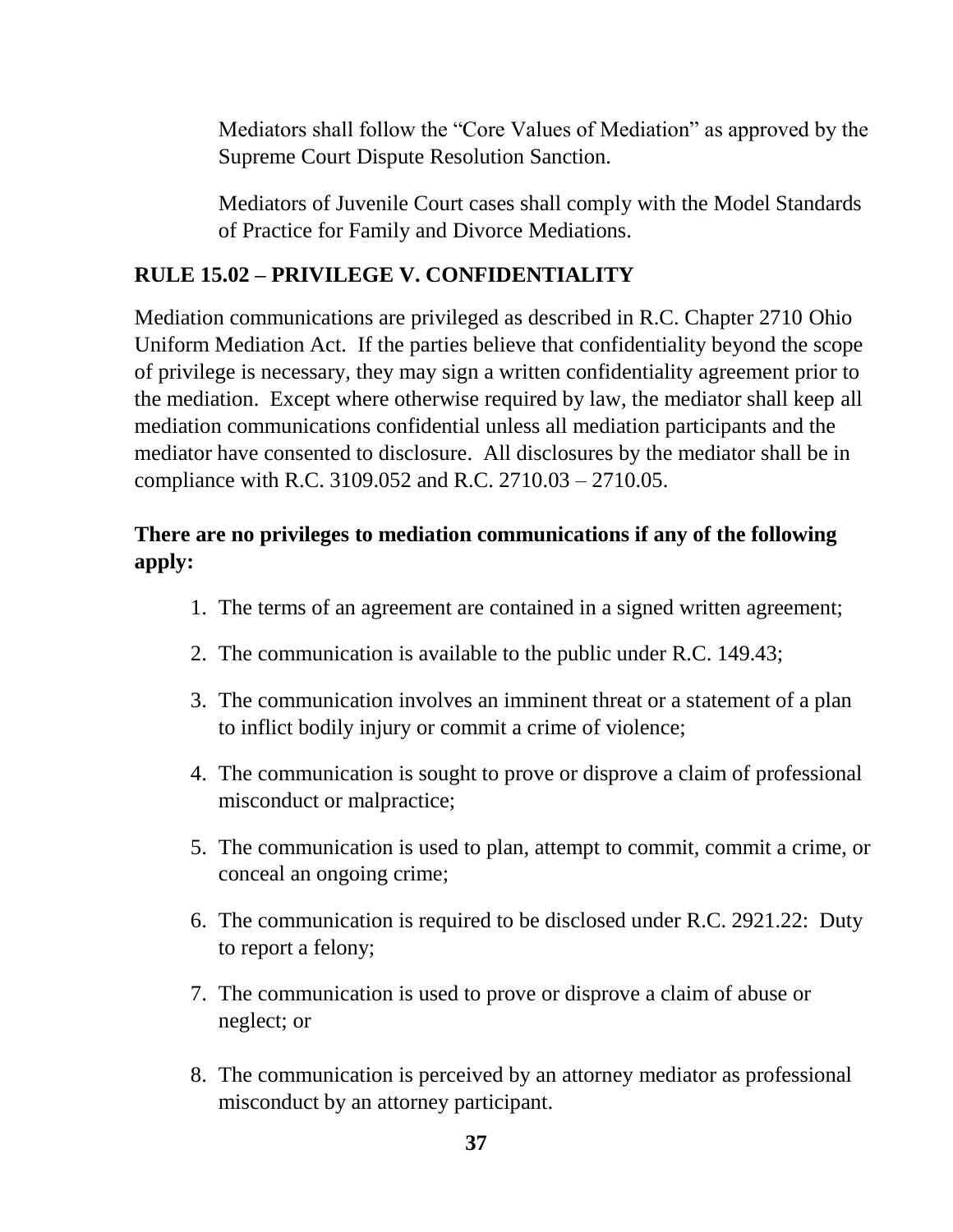## **RULE 15.03 – MEDIATION REFERRAL**

Upon the request of any party to an action or upon its own motion, the Court, in its discretion, may order the parties to participate in mediation. Any party may request mediation by filing a motion for mediation and by serving the motion on all parties. A motion for mediation may be filed at any time after the commencement of an action.

## **RULE 15.04 – DOMESTIC VIOLENCE SCREENING**

In referring parties to mediation, the Court shall effectively screen and assess the parties relating to problems involving domestic violence convictions or allegations of domestic violence. If the case proceeds to mediation, the screening shall continue throughout the mediation process. The parties and counsel shall cooperate with all portions of the domestic violence screening process.

Mediation will not be scheduled in cases where the person who is or may be a victim of domestic violence is self-represented.

All parties and counsel shall advise the Court and Mediation Department of any domestic violence allegations known to them to exist or to have existed in the past, or which become known to them following the referral to mediation, but before the conclusion of the mediation proceedings.

Where there is a need, the Mediator shall provide referrals to legal counsel and other support services for all parties, including victims and suspected victims of domestic violence.

When violence or fear of violence is alleged, suspected, or present, mediation may proceed when the following conditions are satisfied:

- A. The person who is or may be the victim of domestic violence is fully informed about the mediation process, right to decline participation in the mediation process, and of the option to have a support person, in addition to an attorney present at the mediation session.
- B. The parties have the capacity to mediate without fear of coercion or control.
- C. Appropriate procedures are in place to provide for the safety of the person who is or may be the victim of domestic violence and all other persons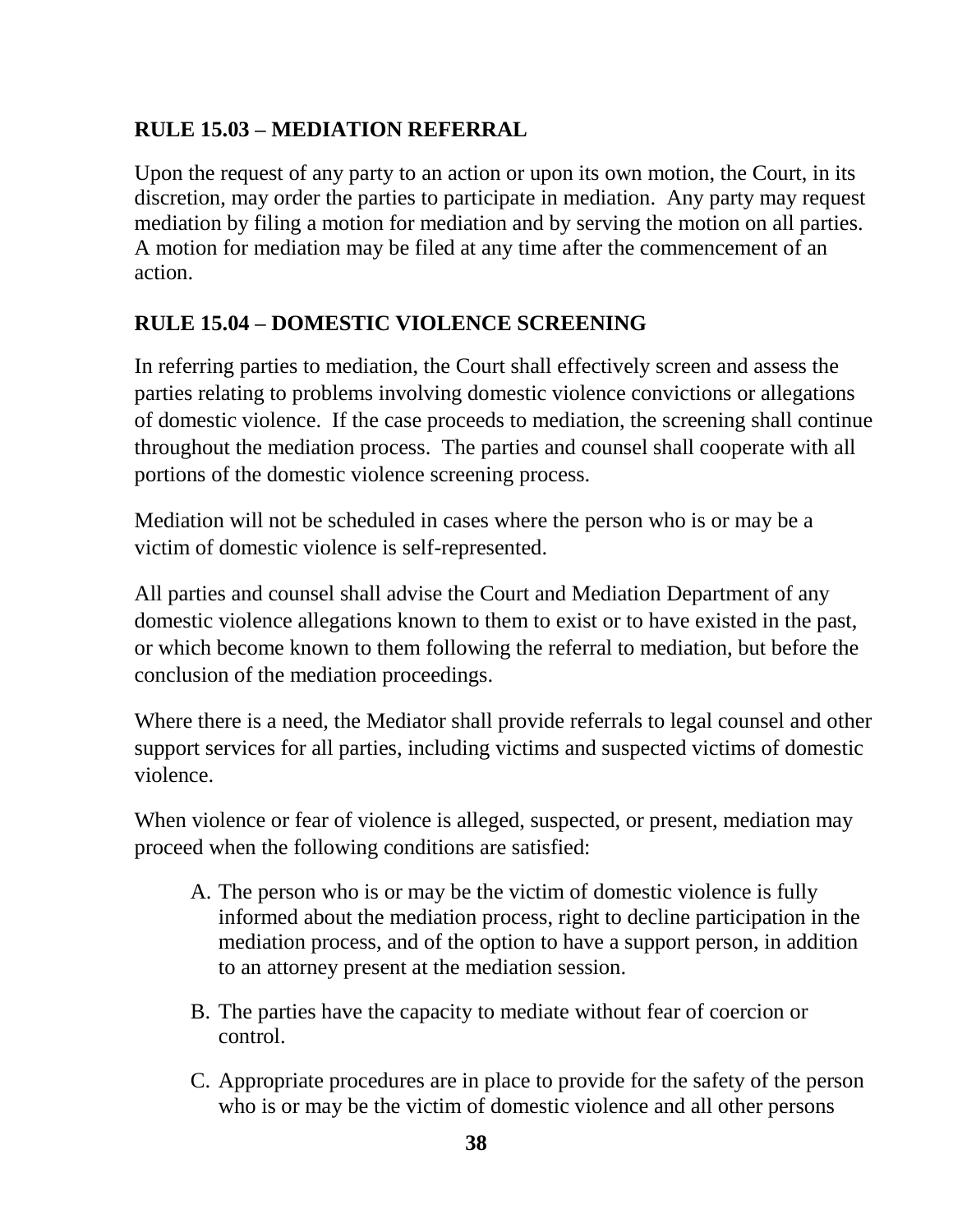present at the mediation.

- D. Procedures are in place for the mediator to terminate mediation if he or she believes there is a continued threat of domestic violence or coercion between the parties.
- E. Procedures are in place for issuing written findings of fact, as required by R.C. 3109.052 to refer certain cases involving domestic violence to mediation.

Mediation shall not be used as follows:

- A. As an alternative to the prosecution or adjudication of domestic violence;
- B. In determining whether to grant, modify or terminate a protection order;
- C. In determining the terms and conditions of a protection order; or
- D. In determining the penalty for violation of a protection order.

## **RULE 15.05 – MEDIATION ATTENDANCE**

All parties shall personally attend the mediation conference and be prepared to discuss all relevant issues, including settlement. If represented by counsel, the attorney shall also attend the mediation conference and actively participate in settlement discussions.

The mediator may permit one or more parties / attorneys to participate in a mediation conference by video conference. Attendance by telephone will not be permitted.

If there is a guardian ad litem for any child involved in a case that is subject to mediation, the guardian ad litem shall have the right to be involved in the mediation process and attend the mediation conference.

Nonparties may participate in the mediation conference if requested by a party to mediation. The participant who wishes to have additional individuals present at the mediation conference must notify the mediator and opposing party or counsel before the scheduled date. In the event the mediator does not wish to proceed with the nonparty participant, the mediator may cancel the mediation conference.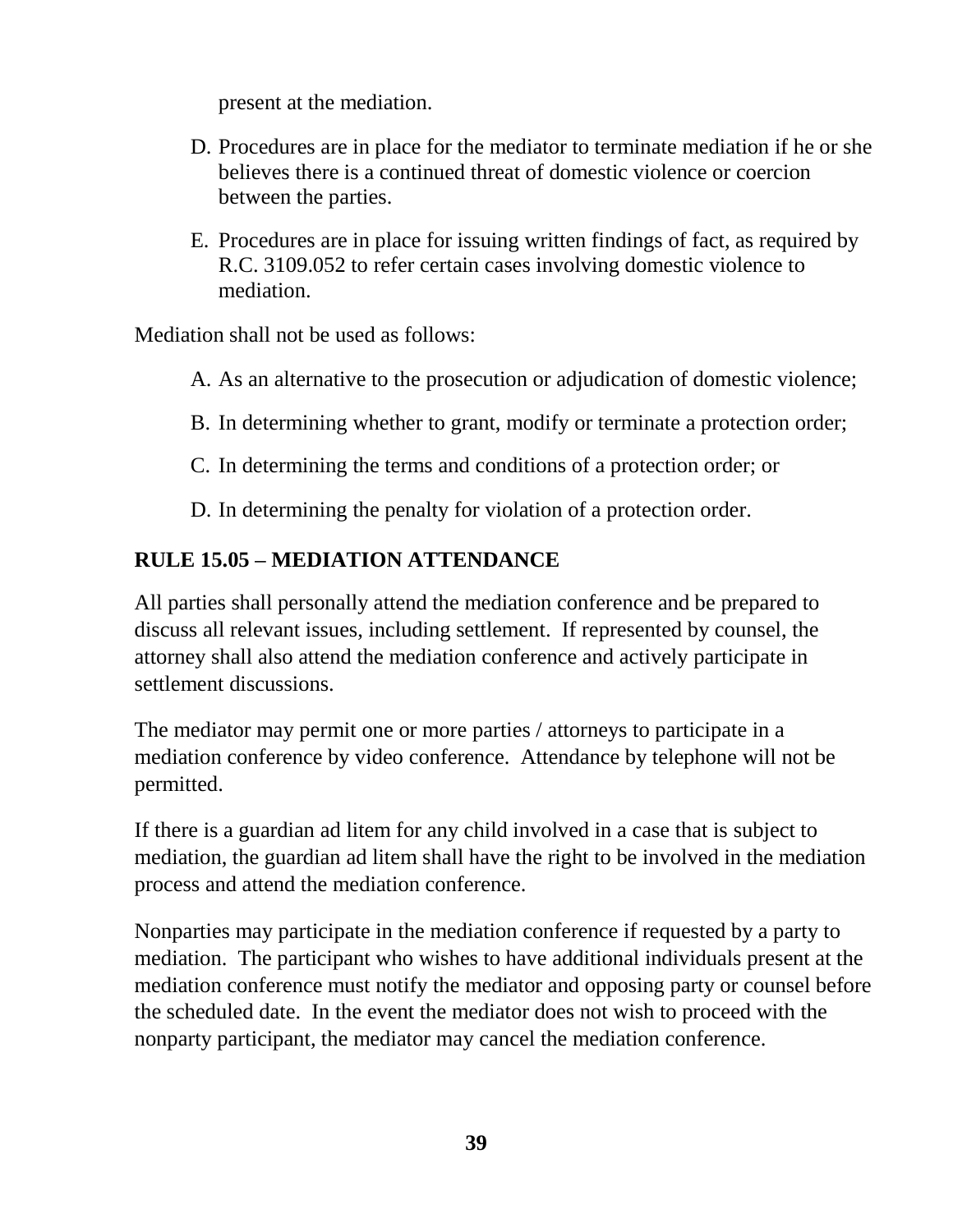## **RULE 15.06 – MEDIATION CONTINUANCES**

Continuances of mediation conferences are counter-productive, and requests are discouraged absent exigent circumstances. Requests shall include reasons and are to be directed to the Mediation Department.

## **RULE 15.07 – MEDIATION PROCEDURES**

- A. At least five days prior to the mediation conference, the parties shall submit the following directly to the Mediation Department:
	- 1. Responses to the Mediation Department's case summary form; and
	- 2. Any other materials a party believes would be beneficial to the mediator.
- B. During the mediation conference, the mediator shall:
	- 1. Permit each party, through counsel or otherwise, to orally present the dispute;
	- 2. Help to refine and prioritize the issue(s) in dispute; and
	- 3. Hold separate, private caucuses with any party or counsel as needed.
- C. If a settlement agreement is reached, the mediator, or one of the parties at the mediator's request, may prepare a memorandum of settlement listing the terms of the agreement
- D**.** At the conclusion of mediation, the mediator shall report in writing to the assigned judge that the session was held, who attended, and whether an agreement was reached.
- E. The mediator shall make a reasonable inquiry to determine whether there are any known facts that a reasonable individual would consider likely to affect the impartiality of the mediator. The mediator shall disclose those facts to the parties as soon as is practicable.